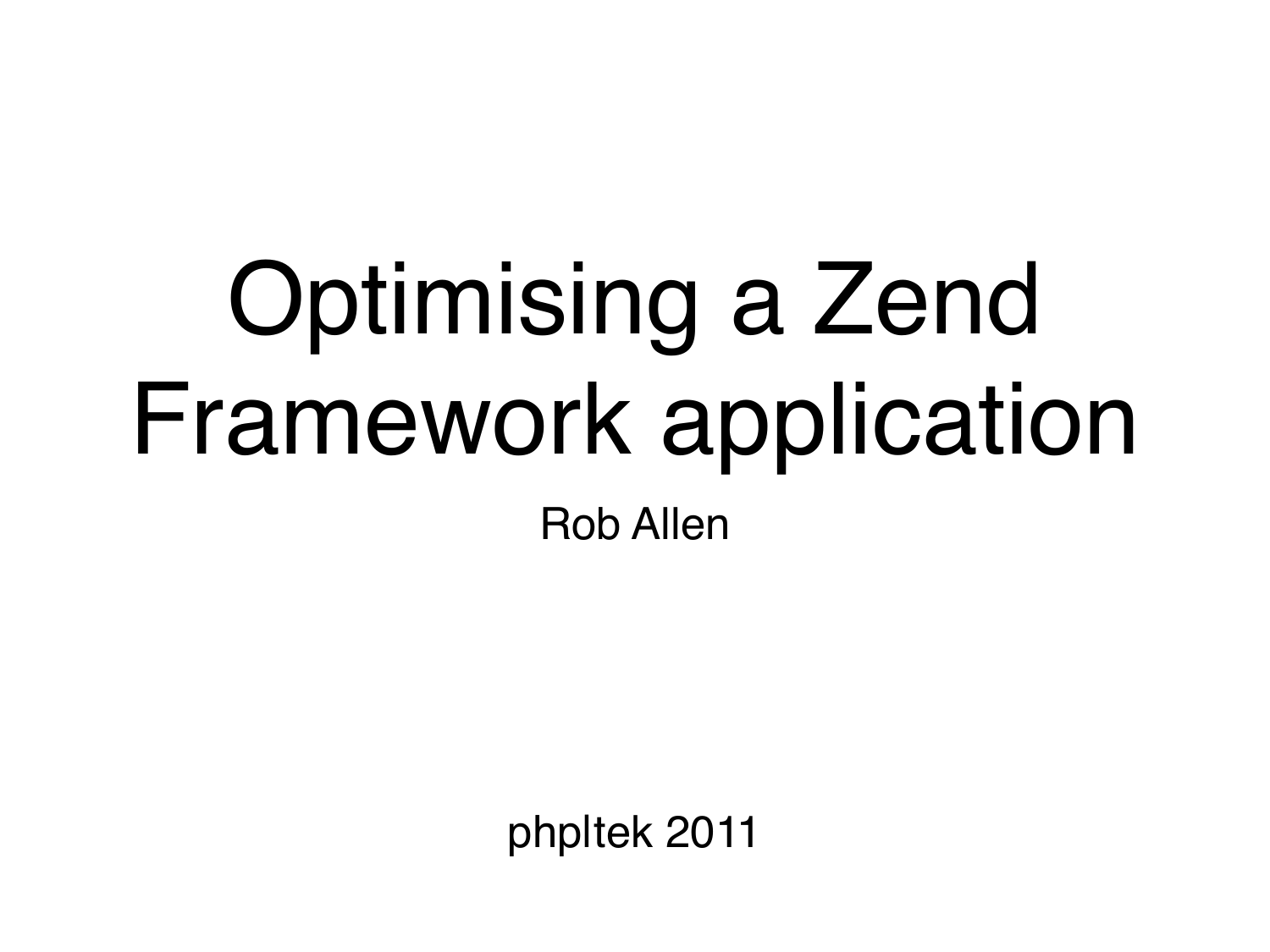"Optimisation is a game of eliminating measurable inefficiencies. If you can't reliably measure or predict the impact of an optimisation, then how do you know it's a worthwhile optimisation?"

[Pádraic Brady](http://www.google.co.uk/url?sa=t&source=web&cd=6&ved=0CDsQFjAF&url=http%3A%2F%2Fblog.astrumfutura.com%2F2009%2F02%2Fphp-mutation-testing-with-mutateme%2F&ei=pFhQTbbpN4OqhAeY1aGoDg&usg=AFQjCNFAJzmyud46wlhvOXOi5_aLl73tGA)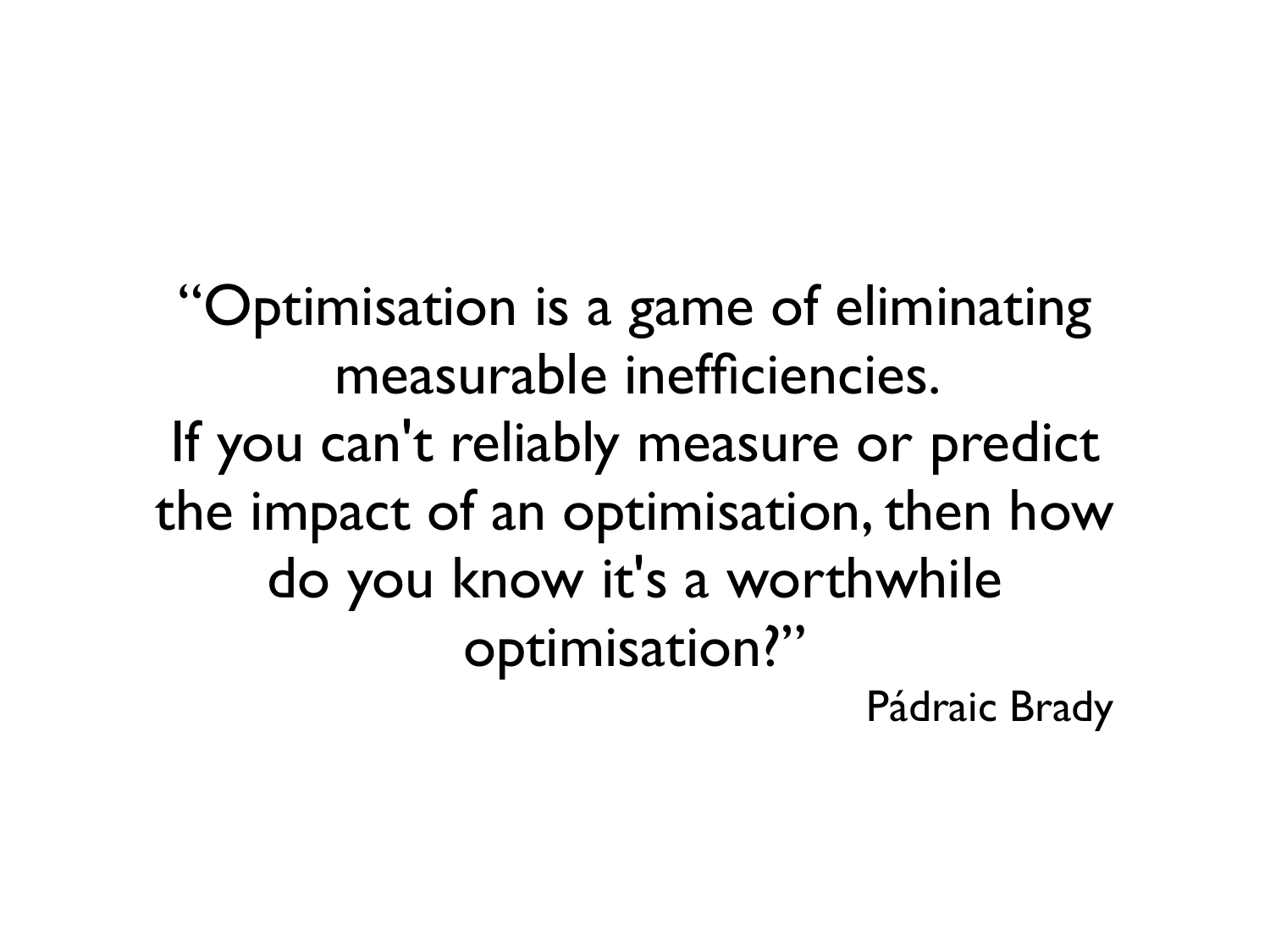## So what makes an application slow?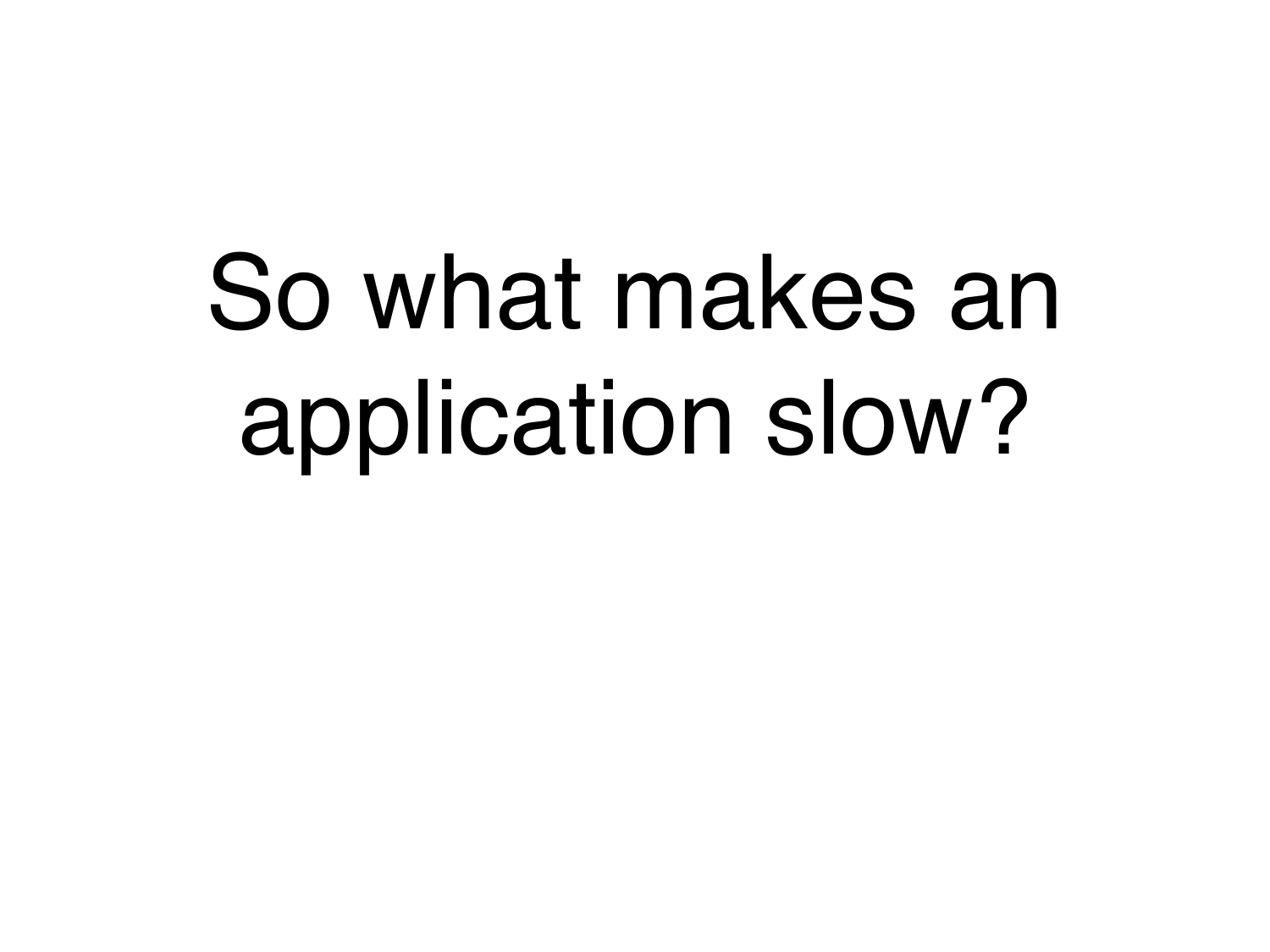## What's slow?

- Complicated database calls
- Inefficient coding
- PHP!
- Using a framework!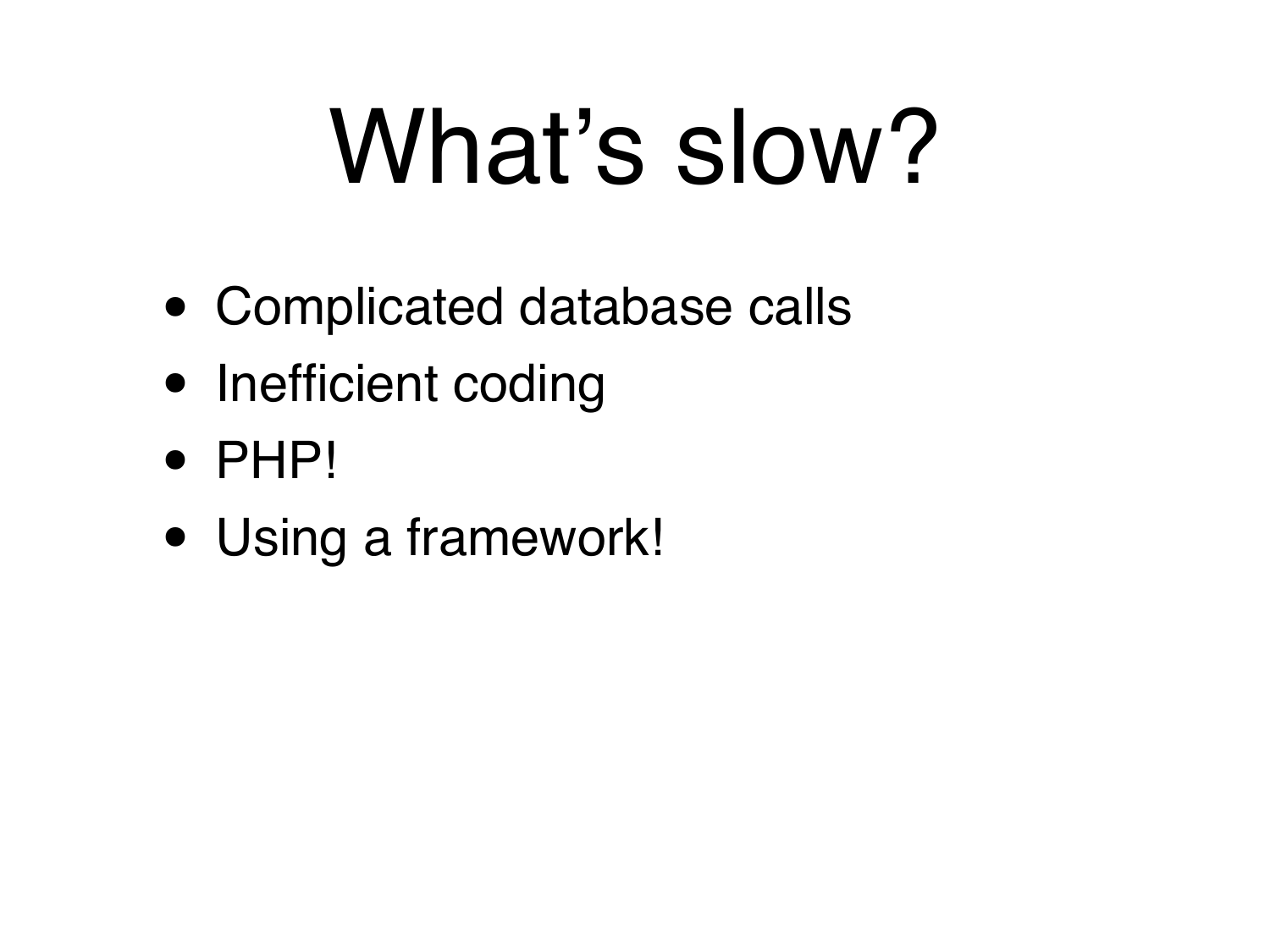## Measuring performance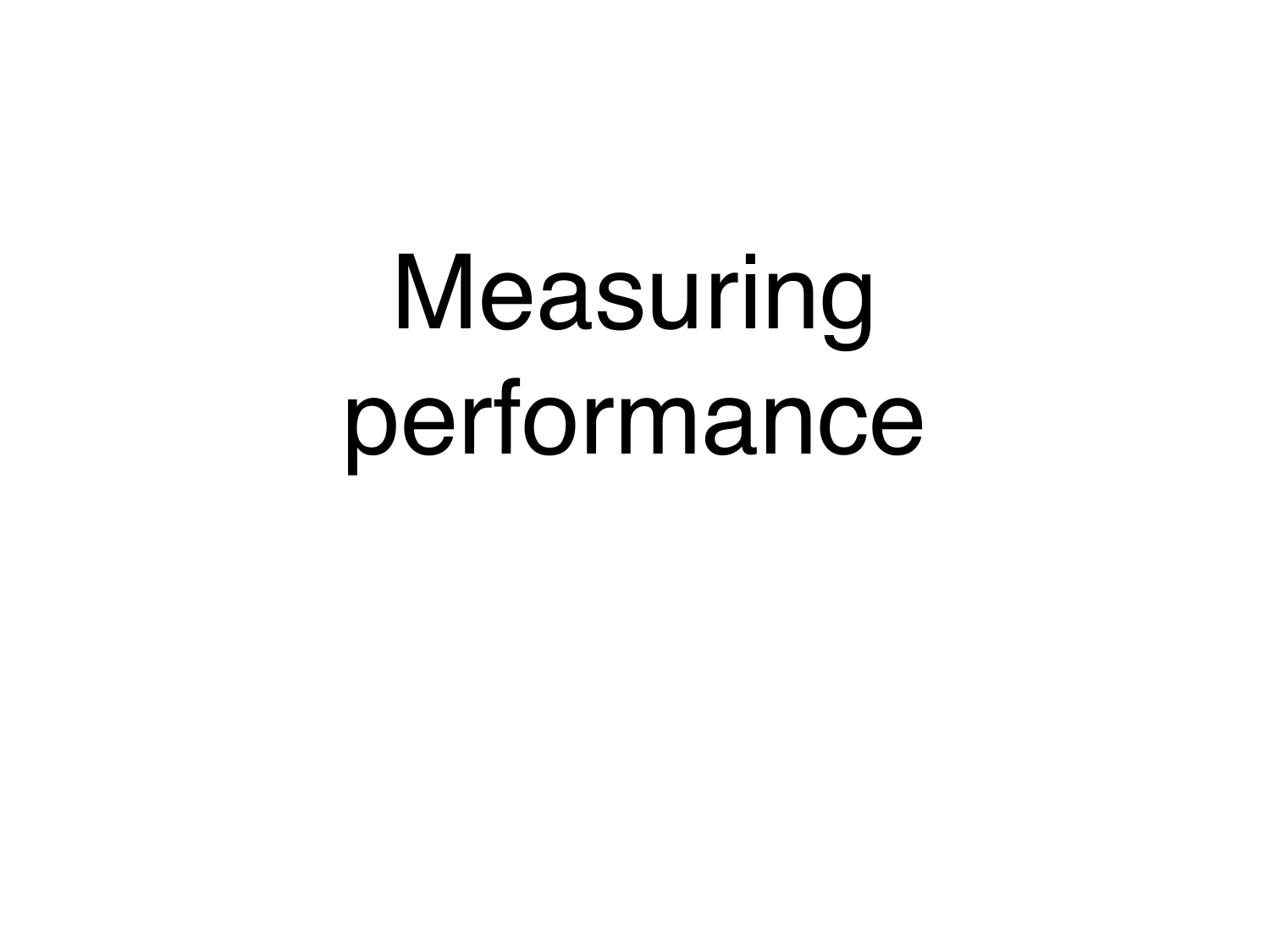## Siege

#### <http://www.joedog.org/index/siege-home>

edit ~/.siegerc<br>verbose = false  $concurrent = 10$  $benchmark = true$ 

Running:

\$siege -t 30s<http://localhost/info.php>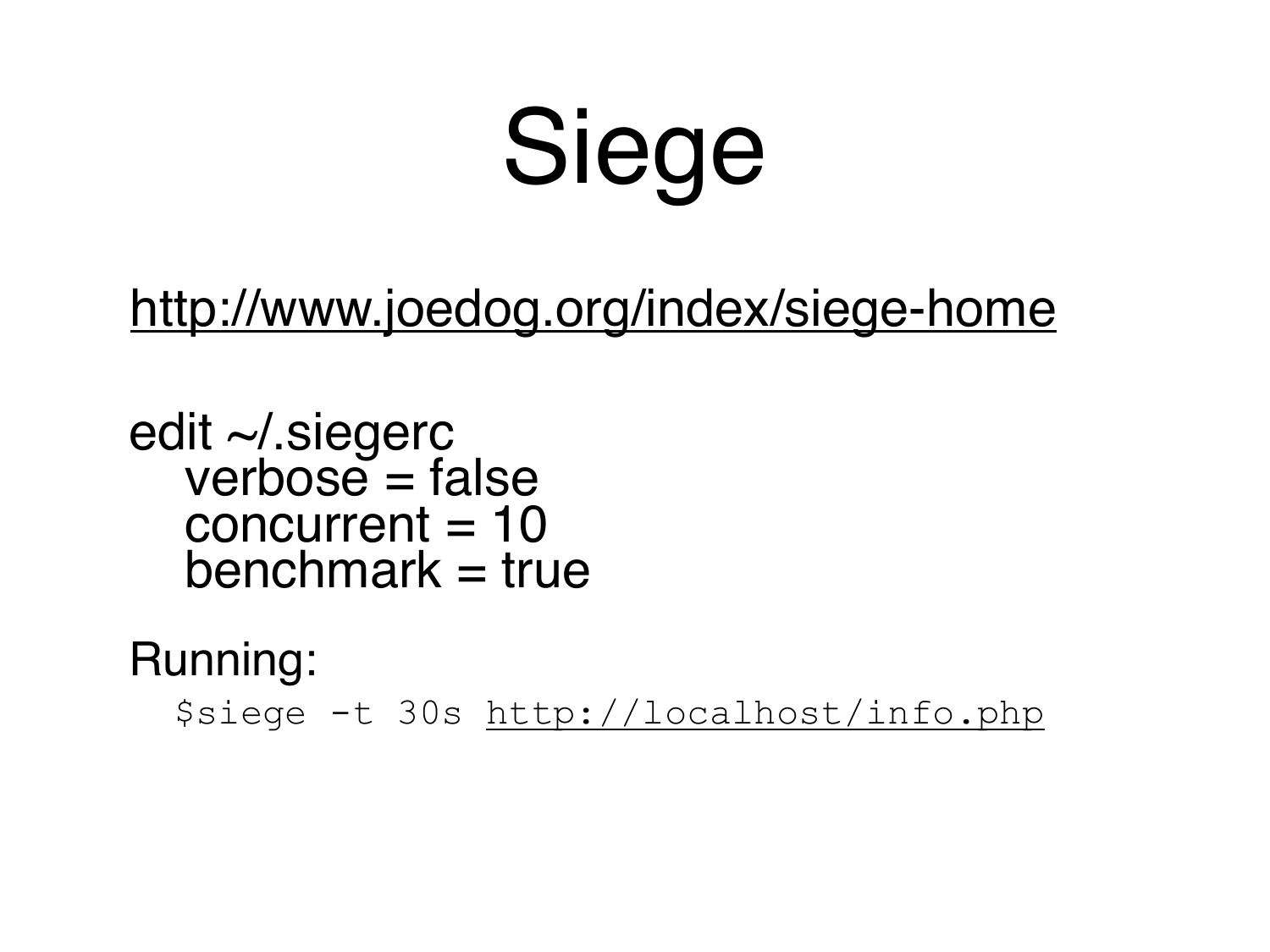## Siege output

\$ siege -t 30s<http://localhost/info.php> \*\* SIEGE 2.70 \*\* Preparing 10 concurrent users for battle. The server is now under siege... Lifting the server siege... done. Transactions: 25054 hits Availability: 100.00 % Elapsed time: 31.98 secs Data transferred: 1362.59 MB Response time: 0.01 secs **Transaction rate: 783.43 trans/sec** Throughput: 42.61 MB/sec Concurrency: 9.97 Successful transactions: 25054 Failed transactions: 0 Longest transaction: 7.68 Shortest transaction: 0.00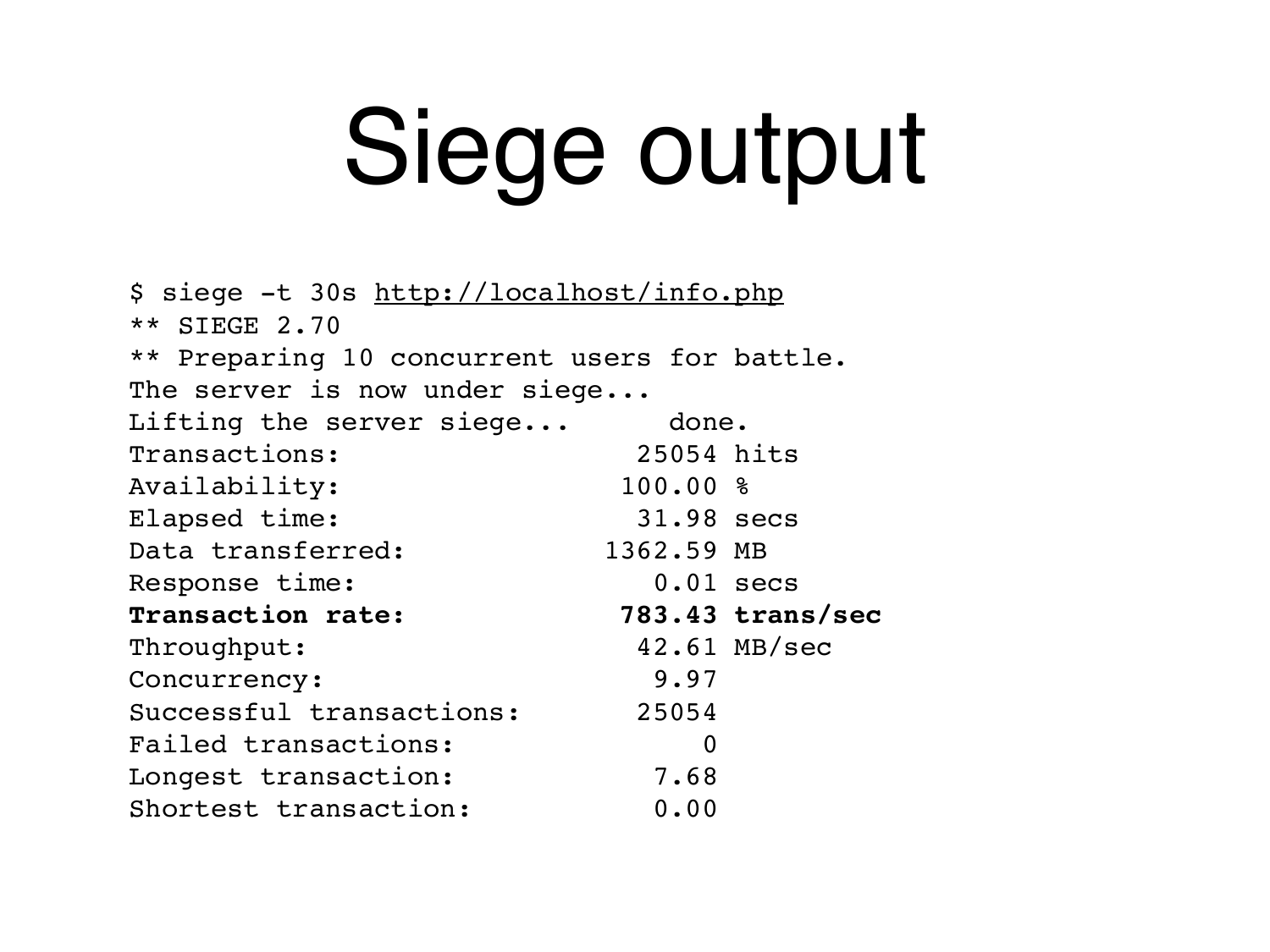## Test a basic app

- zf create project
- zf enable layout
- Run siege

**Transaction rate: 79.38 trans/sec**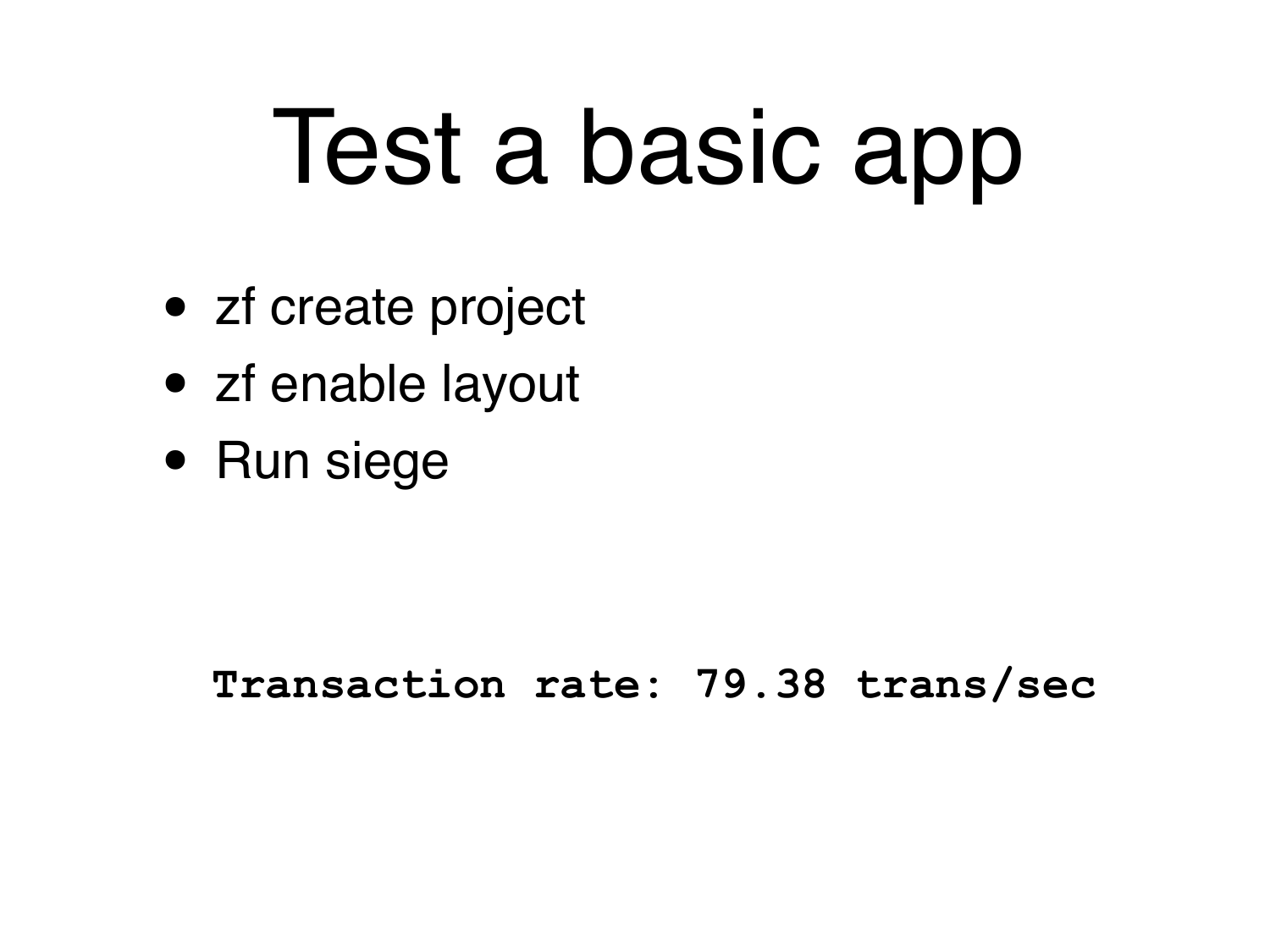## Profile with xdebug

#### <http://www.xdebug.org>

- Install: pecl install xdebug
- Ouput file compatible with:
	- KCachegrind (Linux)
	- WinCacheGrind (Windows)
	- MacCallGrind (OS X)
	- WebGrind (PHP)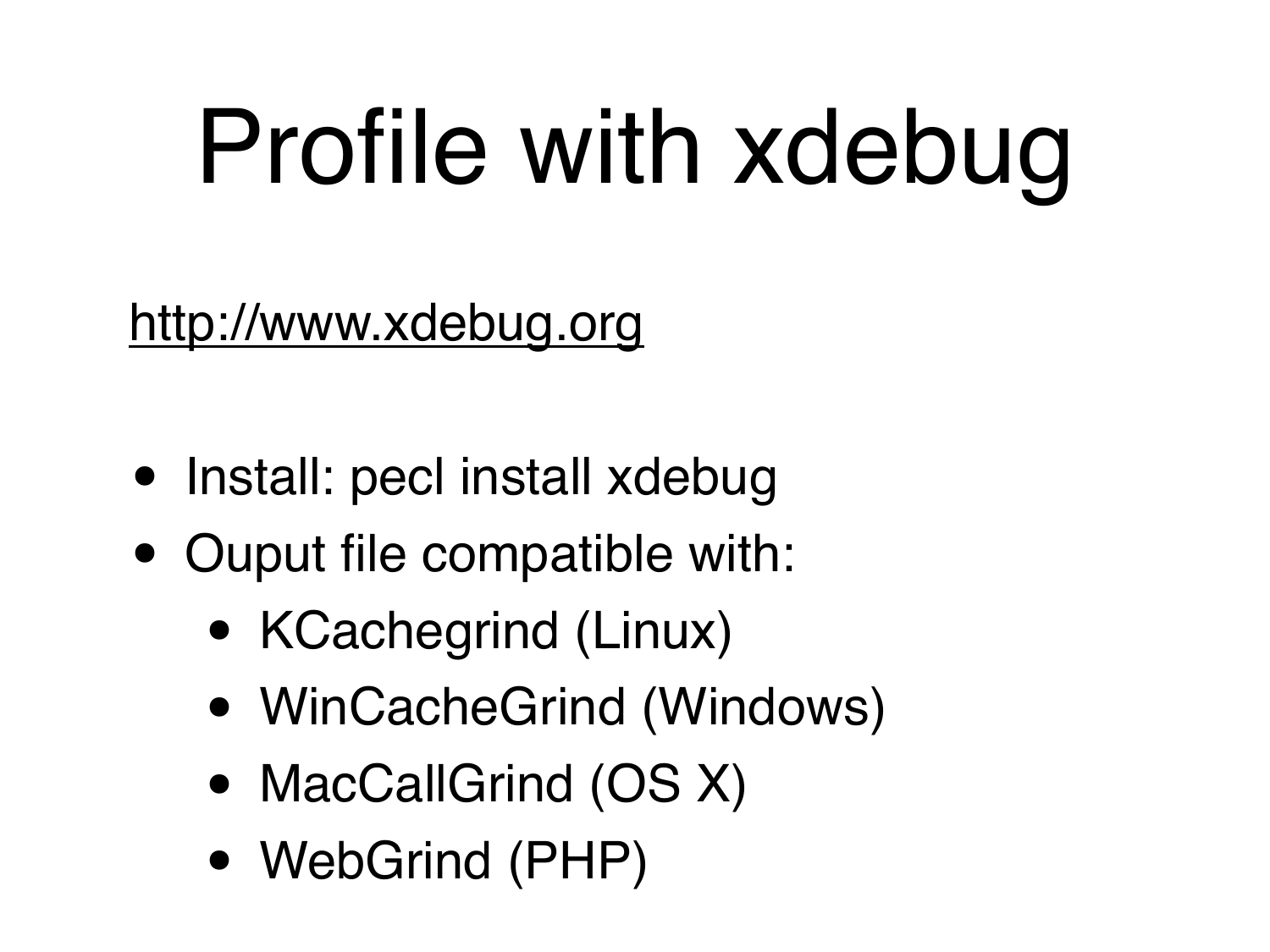## Profile with xdebug

#### php.ini

 $x$ debug.profiler enable = 0 xdebug.profiler enable trigger =  $1$ xdebug.profiler output  $dir = "/Users/rob/xdebug"$ 

#### Enable per request:

[http://localhost/places/public/?XDEBUG\\_PROFILE=1](http://localhost/places/public/?XDEBUG_PROFILE=1) (or use the Firefox extension)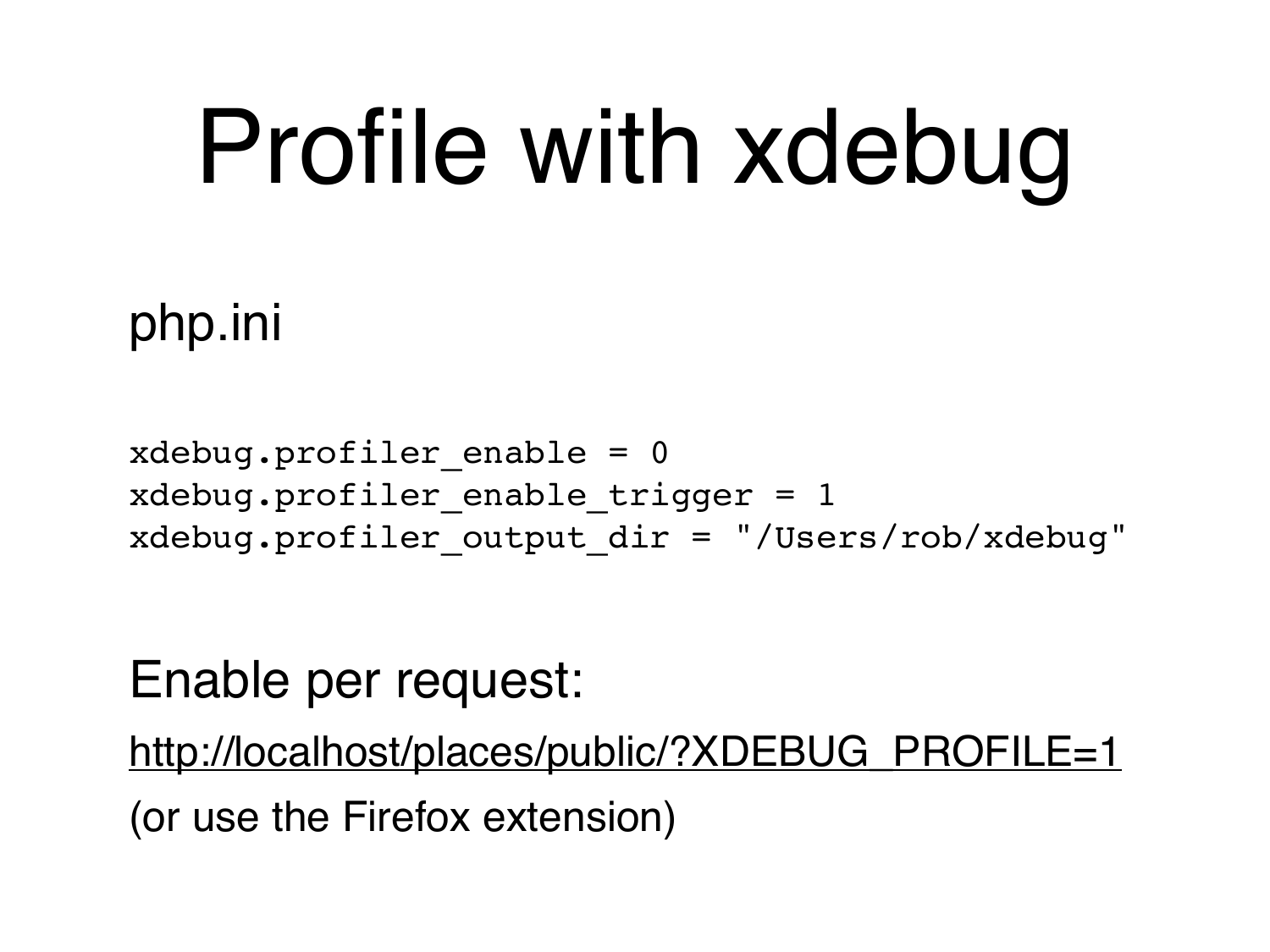|                                                                                                                                                                                                                                                         | AOO<br>webgrind of /www/phpuk11/zf/public/index.php |   |                     |                  |                                            |                                                                       |  |  |  |  |
|---------------------------------------------------------------------------------------------------------------------------------------------------------------------------------------------------------------------------------------------------------|-----------------------------------------------------|---|---------------------|------------------|--------------------------------------------|-----------------------------------------------------------------------|--|--|--|--|
| http://localhost/webgrind/<br>Q <sup>v</sup> Google<br>1P<br>Ċ<br>÷.                                                                                                                                                                                    |                                                     |   |                     |                  |                                            |                                                                       |  |  |  |  |
| webgrindv1.0<br>phpuk11/zf/public/index.php $\left(\begin{array}{c} \uparrow \\ \uparrow \end{array}\right)$ $\mathbb C$<br>$100\%$ $\div$<br>in<br>Show<br>milliseconds<br>update<br>of.<br><b>Hide PHP functions</b><br>☑<br>profiling in the browser |                                                     |   |                     |                  |                                            |                                                                       |  |  |  |  |
| /www/phpuk11/zf/public/index.php                                                                                                                                                                                                                        |                                                     |   |                     |                  |                                            |                                                                       |  |  |  |  |
|                                                                                                                                                                                                                                                         | cachegrind.out.96486 @ 2011-02-15 06:16:10          |   |                     |                  |                                            | 453 different functions called in 71 milliseconds (1 runs, 373 shown) |  |  |  |  |
| ÷                                                                                                                                                                                                                                                       | <b>Function</b>                                     |   | Invocation<br>Count | $\ddot{\bullet}$ | <b>Total Self</b><br>$\Rightarrow$<br>Cost | <b>Total Inclusive</b><br>Cost                                        |  |  |  |  |
|                                                                                                                                                                                                                                                         | $\blacktriangleright$ {main}                        | ≣ |                     | 1                |                                            | 71                                                                    |  |  |  |  |
|                                                                                                                                                                                                                                                         | ▶ Zend_Application->run                             | ≣ |                     | 1                | 0                                          | 34                                                                    |  |  |  |  |
|                                                                                                                                                                                                                                                         | ▶ Zend_Application_Bootstrap_Bootstrap->run         | 盲 |                     | 1                | 0                                          | 34                                                                    |  |  |  |  |
|                                                                                                                                                                                                                                                         | ▶ Zend_Controller_Front->dispatch                   | ≣ |                     | 1                | 5                                          | 33                                                                    |  |  |  |  |
|                                                                                                                                                                                                                                                         | ▶ Zend_Application->__construct                     | 盲 |                     | 1                |                                            | 23                                                                    |  |  |  |  |
|                                                                                                                                                                                                                                                         | ▶ Zend_Loader_Autoloader::autoload                  | ≣ |                     | 9                |                                            | 21                                                                    |  |  |  |  |
|                                                                                                                                                                                                                                                         | > Zend_Loader::loadClass                            | ₿ |                     | 9                |                                            | 18                                                                    |  |  |  |  |
|                                                                                                                                                                                                                                                         | ▶ Zend_Controller_Dispatcher_Standard->dispatch     | ≣ |                     | 1                | 0                                          | 18                                                                    |  |  |  |  |
|                                                                                                                                                                                                                                                         | > Zend Loader Autoloader-> autoload                 | ₿ |                     | 9                | 0                                          | 18                                                                    |  |  |  |  |
|                                                                                                                                                                                                                                                         | ▶ Zend_Loader::loadFile                             | 盲 |                     | 9                |                                            | 16                                                                    |  |  |  |  |
|                                                                                                                                                                                                                                                         | ▶ Zend_Application->setOptions                      | ≣ |                     |                  | 0                                          | 15                                                                    |  |  |  |  |
|                                                                                                                                                                                                                                                         | ▶ Zend_Application->setBootstrap                    | ≣ |                     | 1                | 0                                          | 14                                                                    |  |  |  |  |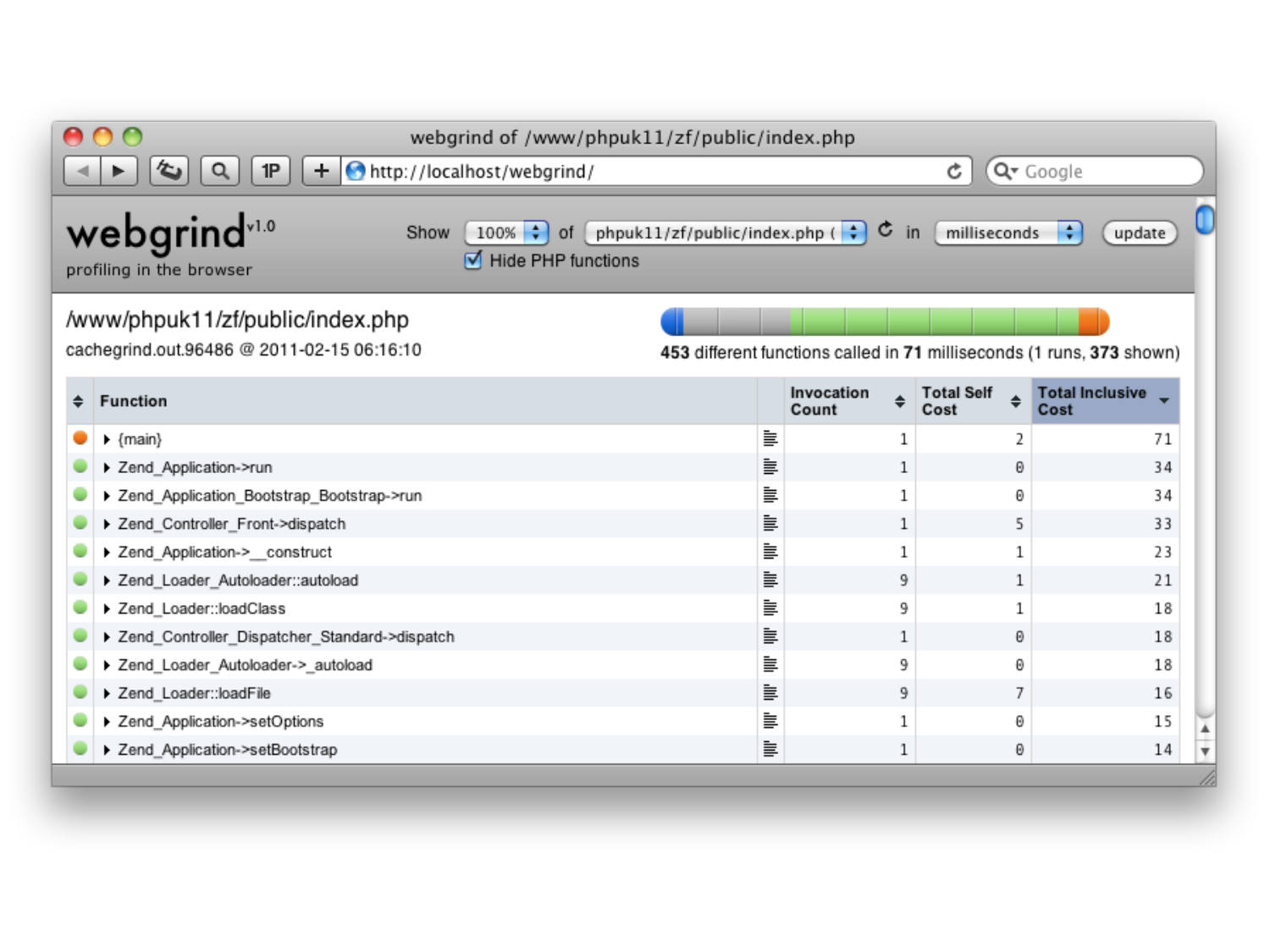## Profile with xhprof

- <http://techportal.ibuildings.com/?p=1527>
- [http://phpadvent.org/2010/profiling-with](http://phpadvent.org/2010/profiling-with-xhgui-by-paul-reinheimer)[xhgui-by-paul-reinheimer](http://phpadvent.org/2010/profiling-with-xhgui-by-paul-reinheimer)
- Install xhprof
- Set up append.php & prepend.php
- Profile!
- Sort results by Excl. CPU usage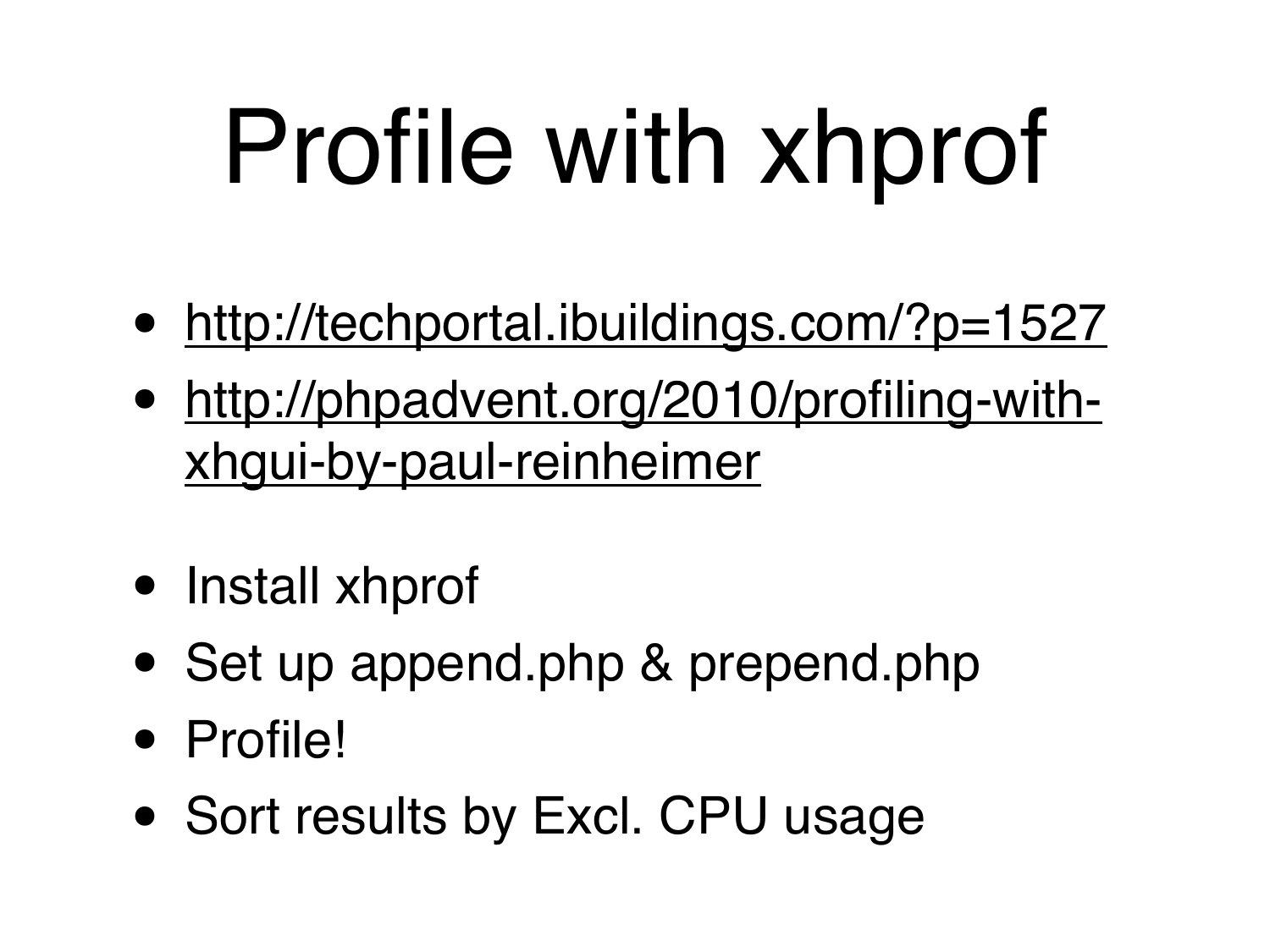

| <b>Function Name</b>                      |   | Calls Calls% | (microsec) |               | <b>Incl. Wall Time</b> IWall % Excl. Wall Time EWall %<br>(microsec) |      | Incl. CPU ICpu%<br>(microsecs) |               | Excl. CPU ECPU<br>(microsec) |                  |
|-------------------------------------------|---|--------------|------------|---------------|----------------------------------------------------------------------|------|--------------------------------|---------------|------------------------------|------------------|
| main()                                    |   | 0.1%         |            | 90,439 100.0% | 1,296                                                                | 1.4% |                                | 44,069 100.0% | 477                          | 1.1              |
| Zend Application::run                     |   | 0.1%         | 44,383     | 49.1%         | 21                                                                   | 0.0% | 21,446                         | 48.7%         | 9                            | 0.0              |
| Zend Application Bootstrap Bootstrap::run |   | 0.1%         | 44,356     | 49.0%         | 84                                                                   | 0.1% | 21,433                         | 48.6%         | 29                           | 0.1              |
| Zend Controller Front: dispatch           |   | 0.1%         | 44,063     | 48.7%         | 1,104                                                                | 1.2% | 21,287                         | 48.3%         | 485                          | 1.1              |
| <b>Zend Application:: construct</b>       |   | 0.1%         | 26,694     | 29.5%         | 239                                                                  | 0.3% | 13,005                         | 29.5%         | 111                          | 0.3              |
| Zend Loader Autoloader::autoload          | 6 | 0.3%         | 21.942     | 24.3%         | 246                                                                  | 0.3% | 10,639                         | 24.1%         | 114                          | 0.3 <sup>2</sup> |
|                                           |   |              |            |               |                                                                      |      |                                |               |                              | $-1 - 1$         |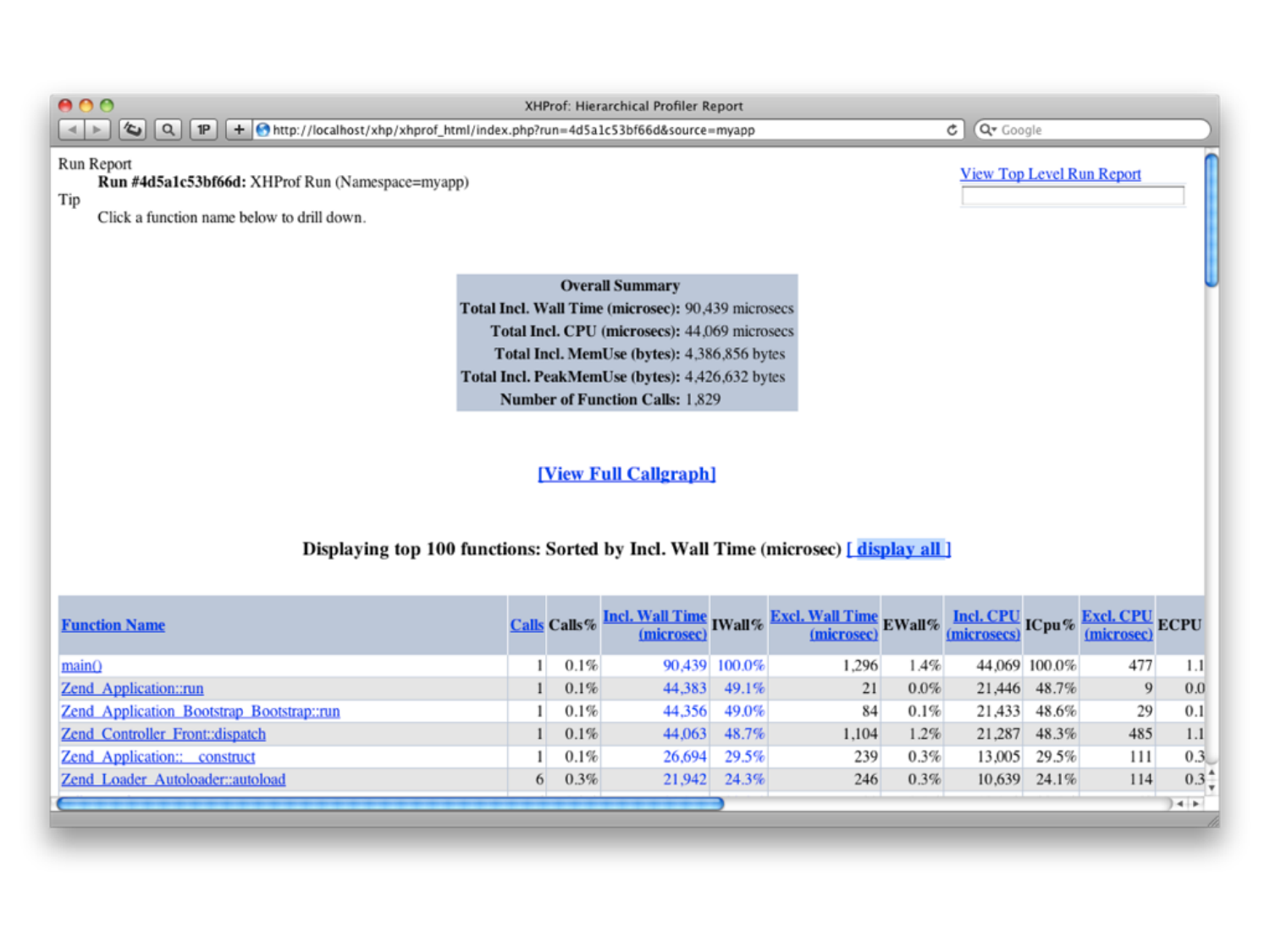For more information:

### Profiling PHP Applications

Derick Rethans : Rosemont : 13:00 TODAY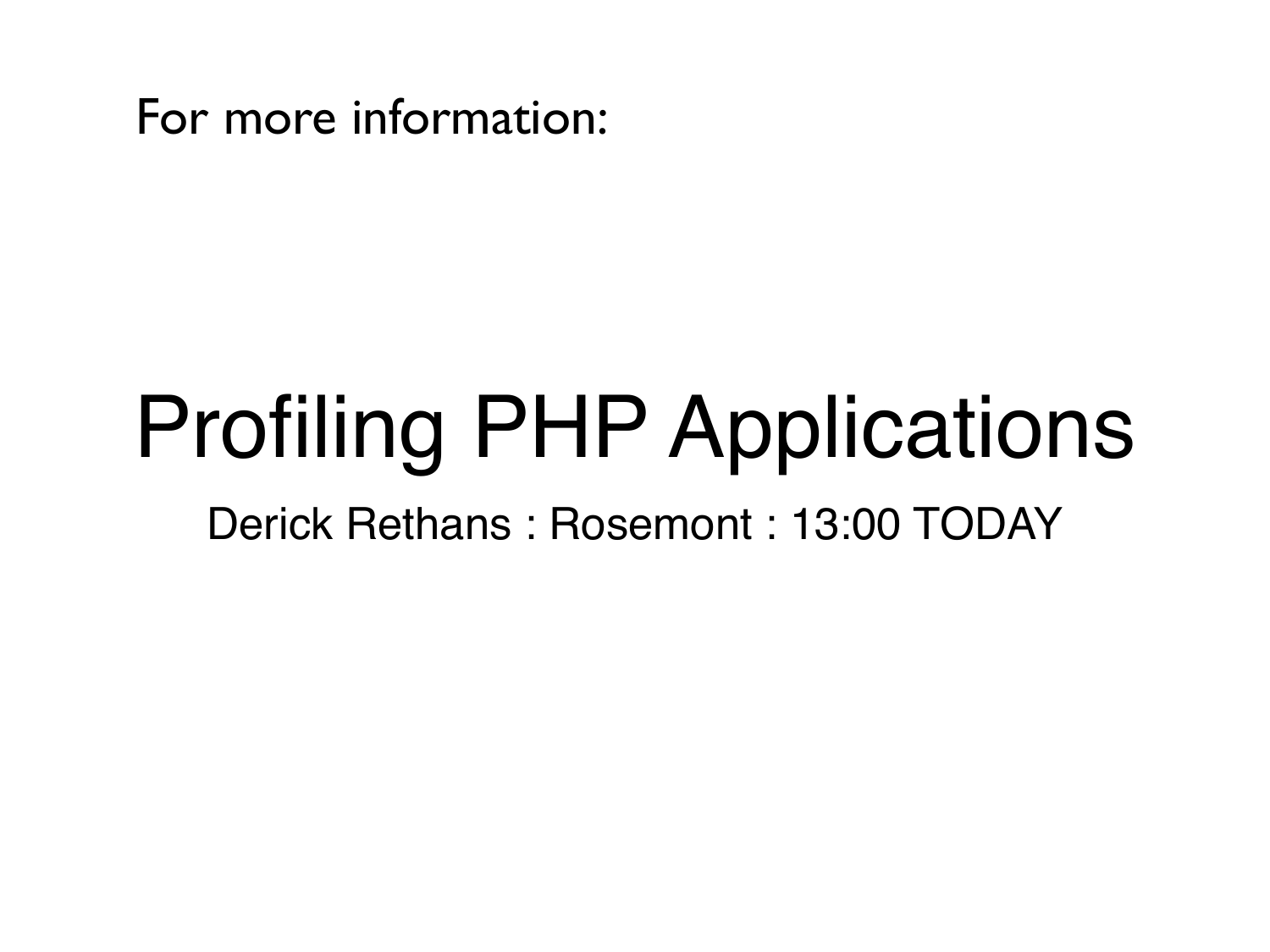### Obvious stuff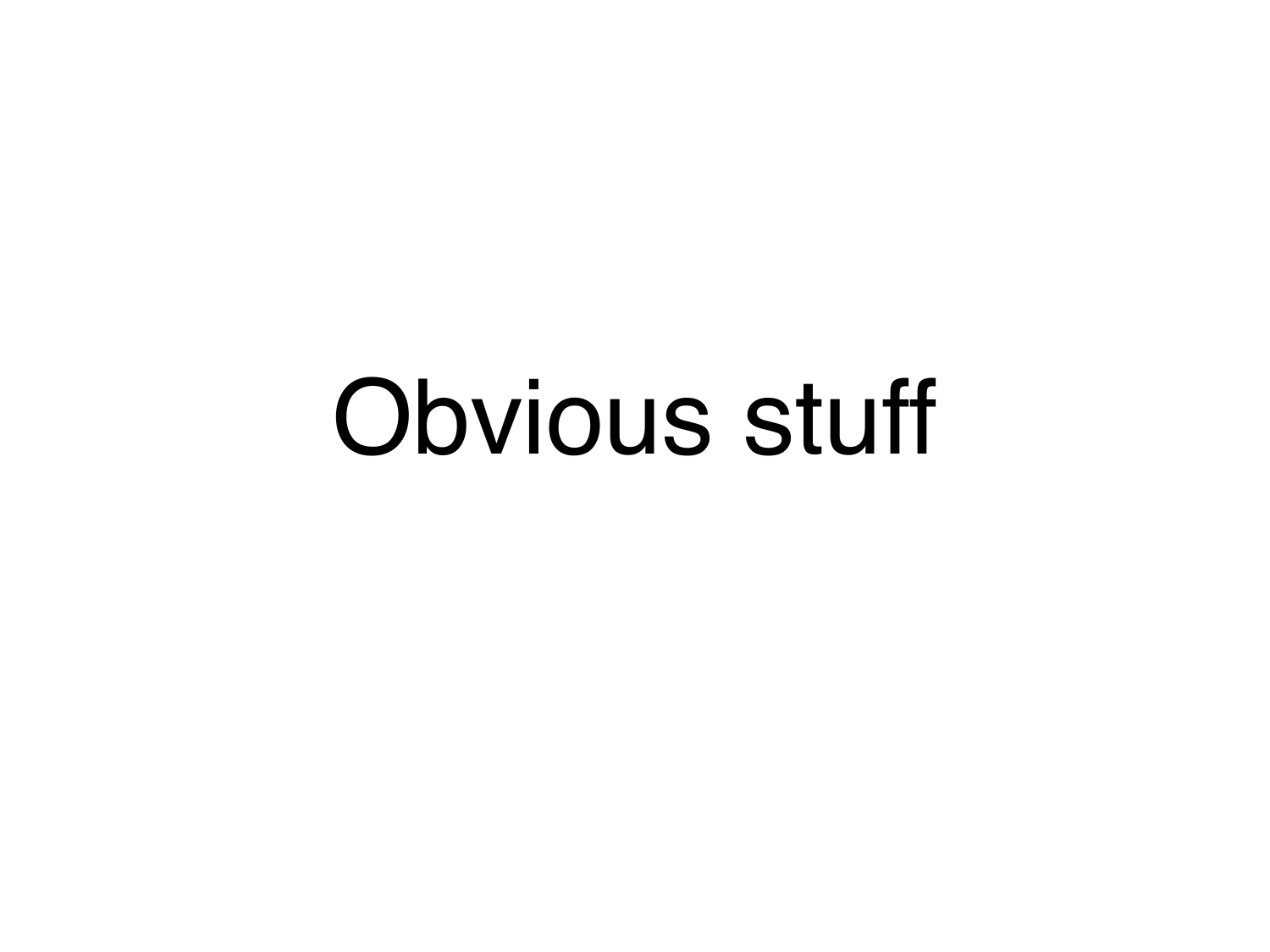### APC

#### If you don't have a byte code cache installed, you don't care about performance

**Before: 79.38 trans/sec After: 311.17 trans/sec**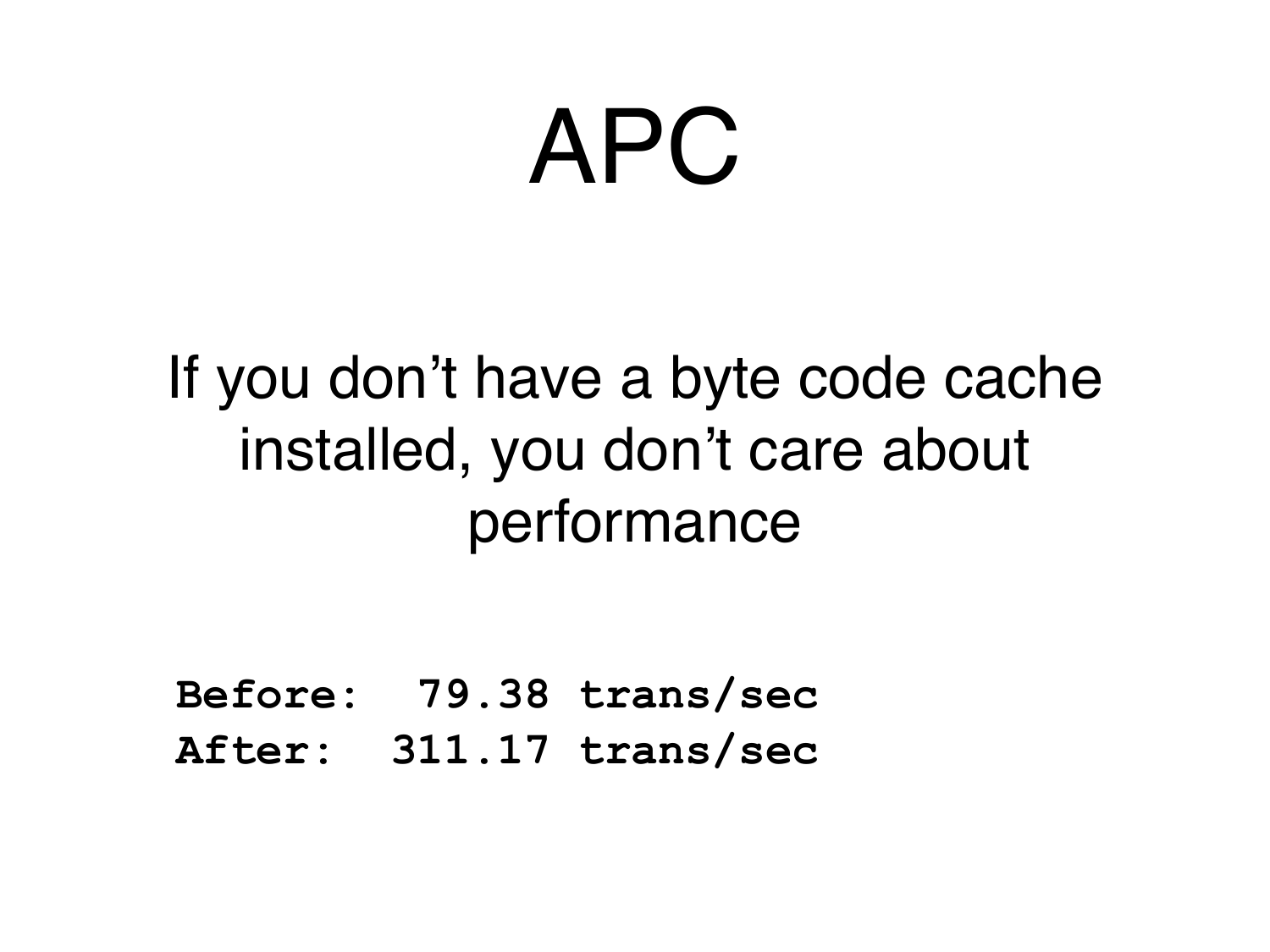### Cache!

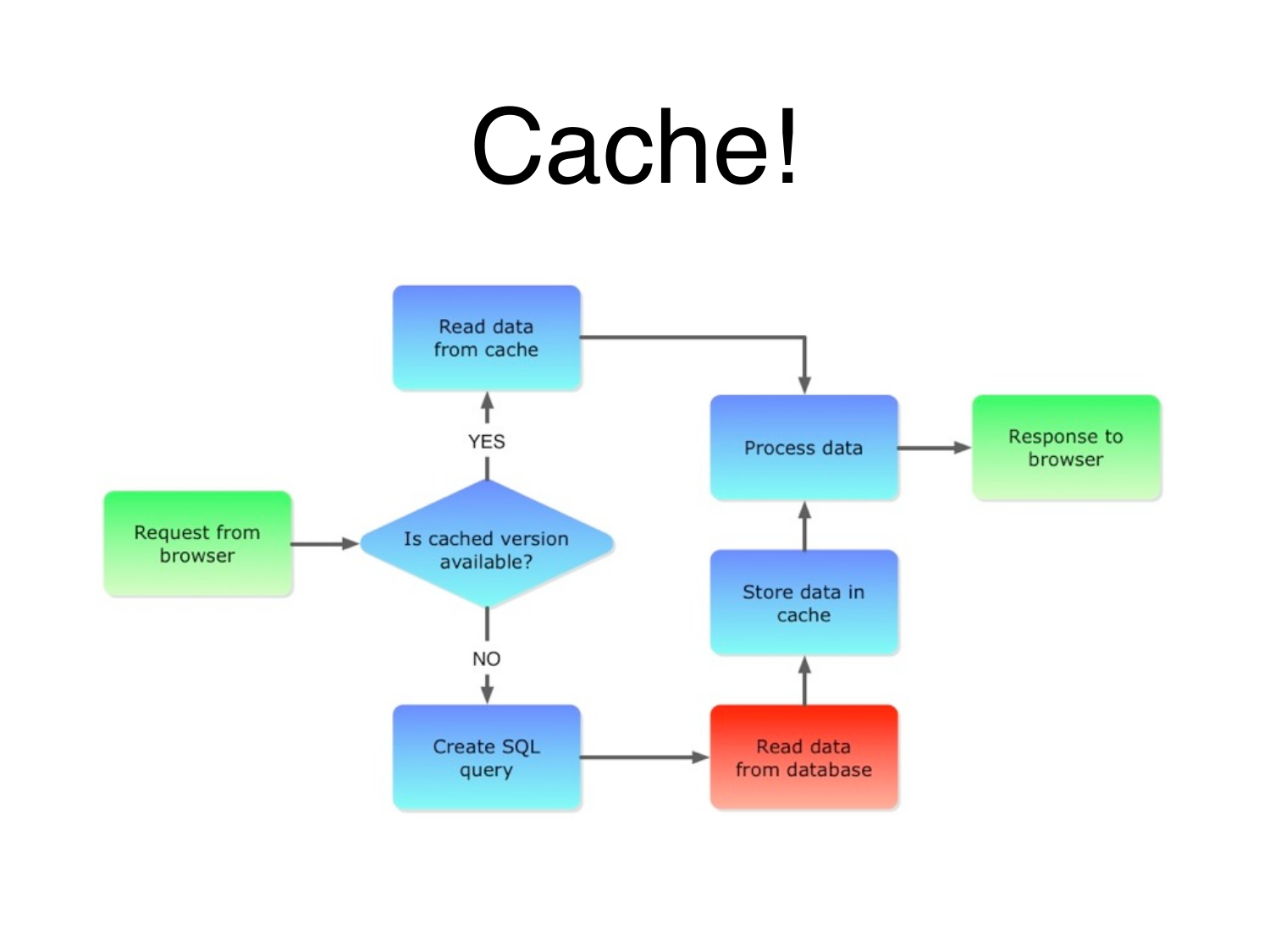## Caching strategies

- Cache long running operations
- Cache the entire page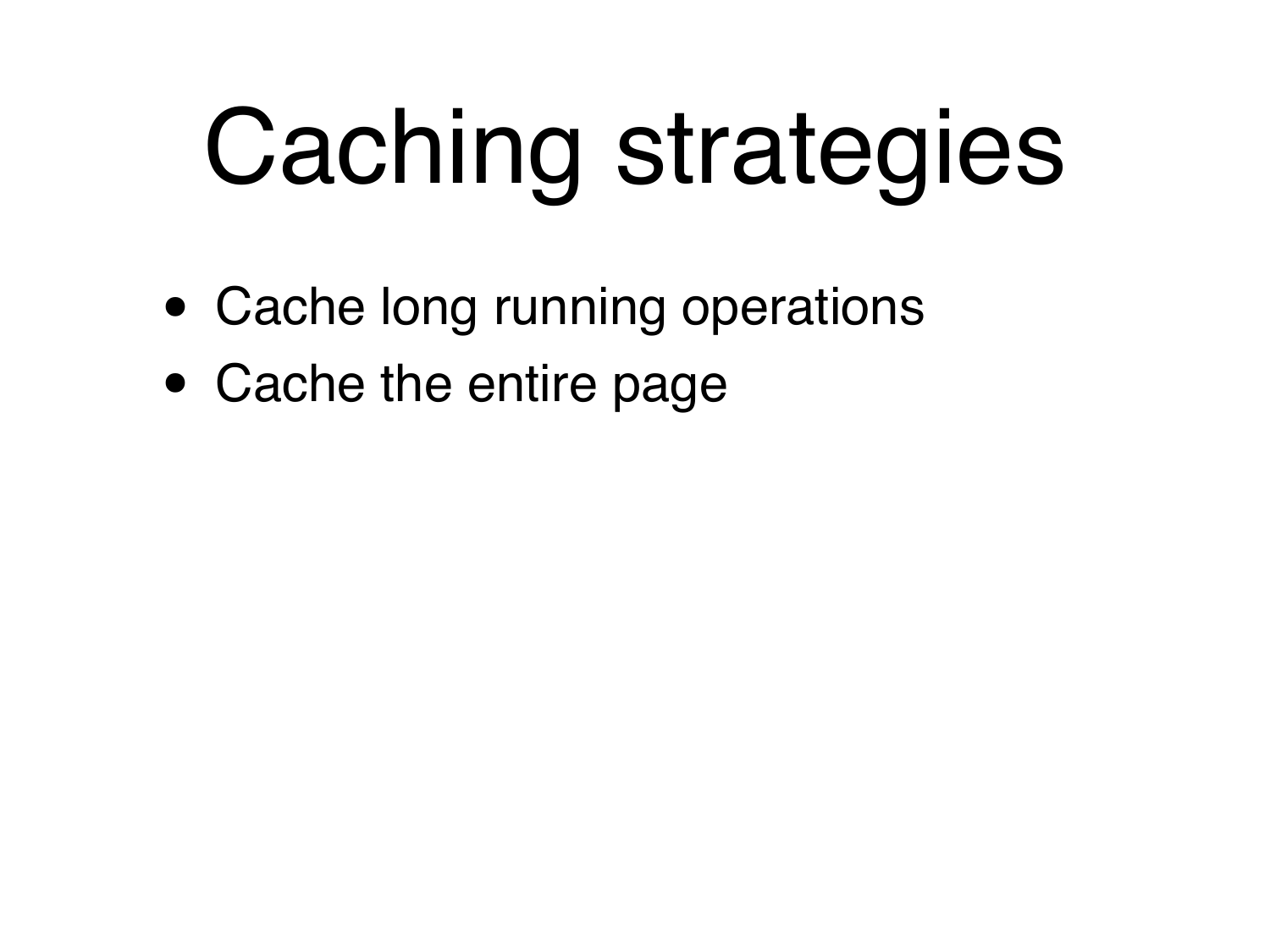### ZF specific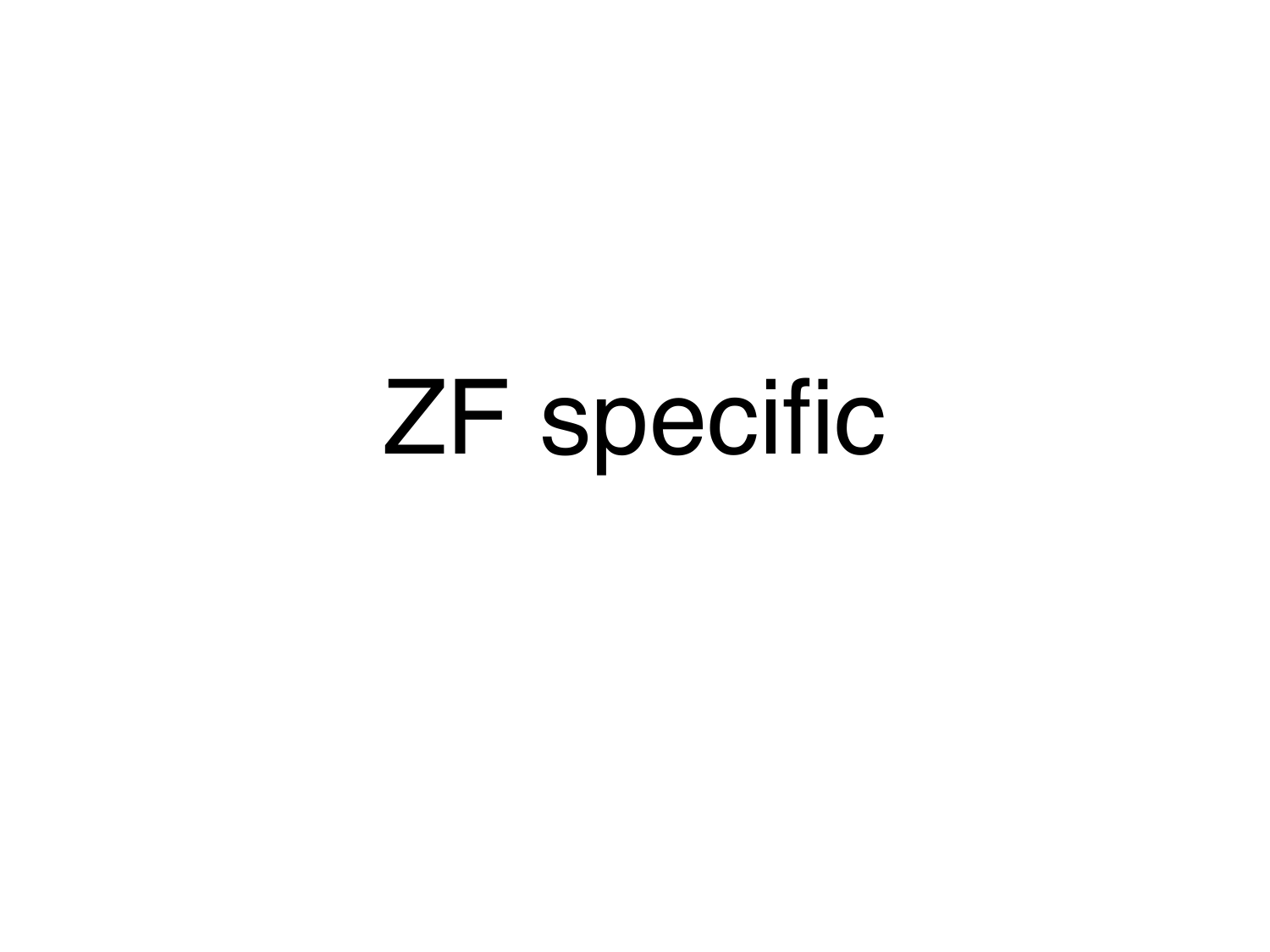### Loading files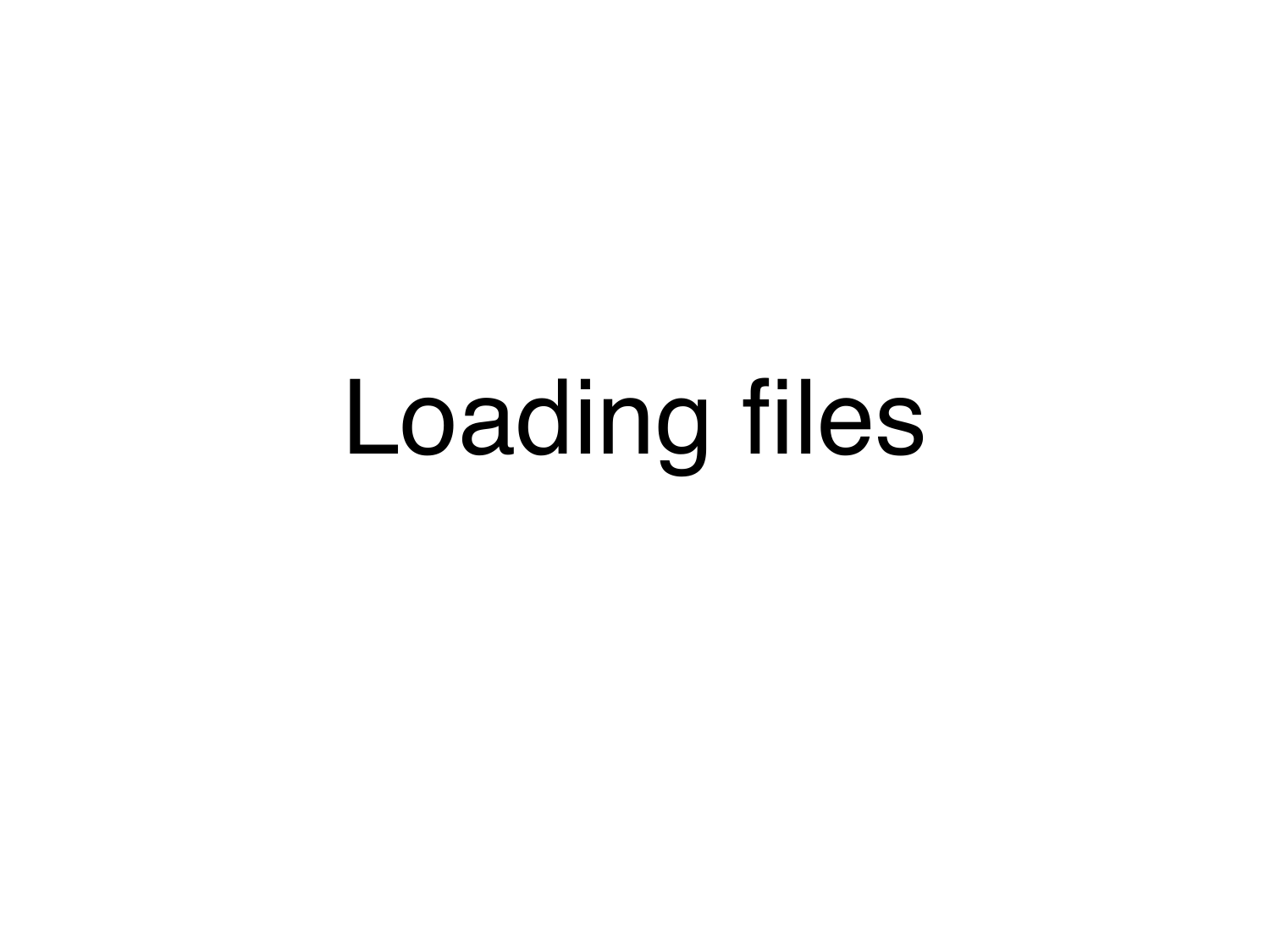## Include path

- Use absolute paths to include files
- Place ZF **first** on include\_path

```
defined('APPLICATION_PATH')
   || define('APPLICATION_PATH', 
       realpath(dirname( FILE ) . '/../application'));
set include path(implode(PATH SEPARATOR, array(
    realpath(APPLICATION PATH . '/../library'),
```

```
get include path(),
```

```
)));
```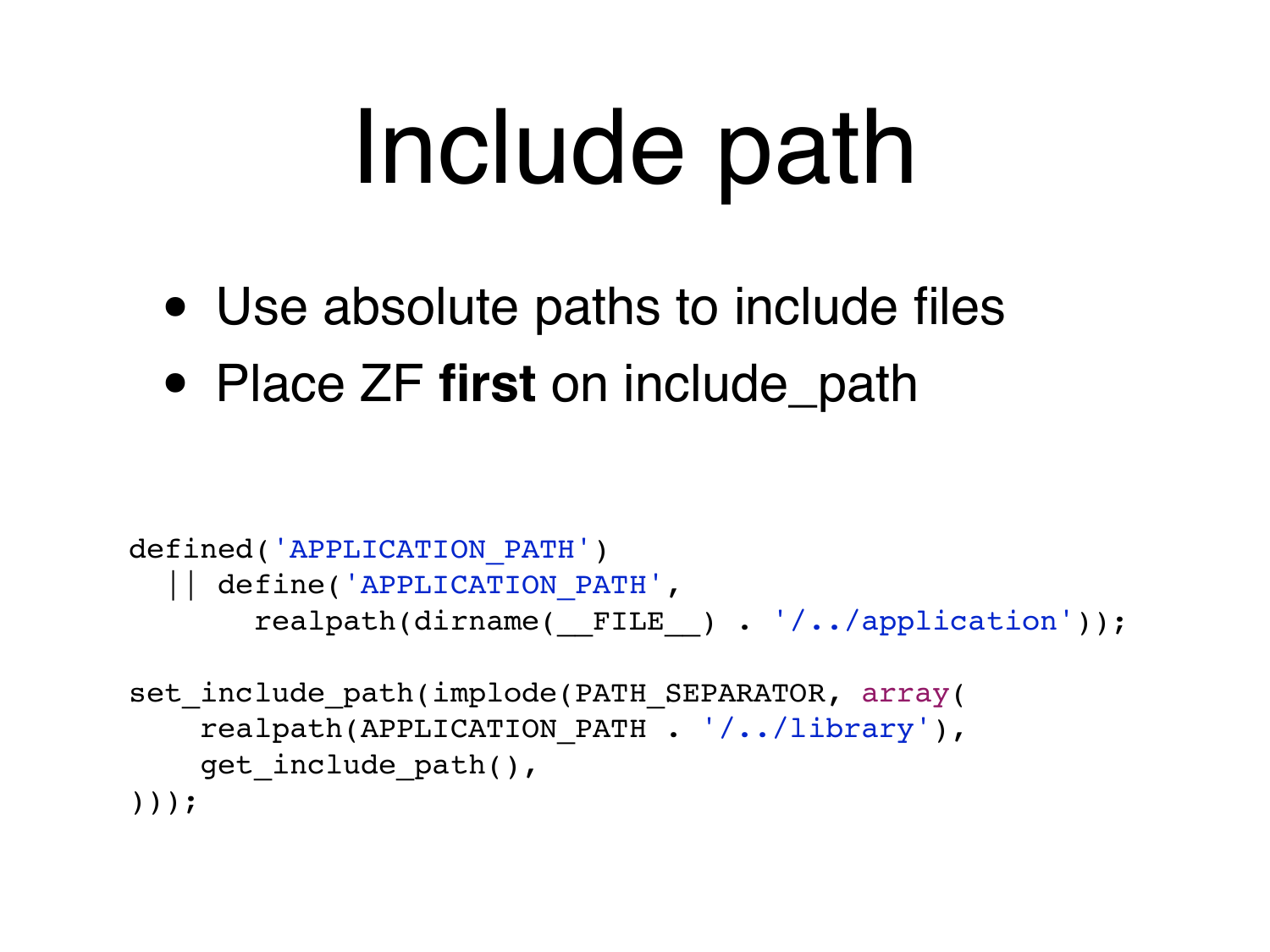## Wrong!

```
defined('APPLICATION_PATH')
   || define('APPLICATION_PATH', 
       dirname( FILE ) . '/../application');
set include path(implode(PATH SEPARATOR, array(
    get include path(),
```

```
 APPLICATION_PATH . '/../library',
```
)));

#### **Transaction rate: 267.79 trans/sec**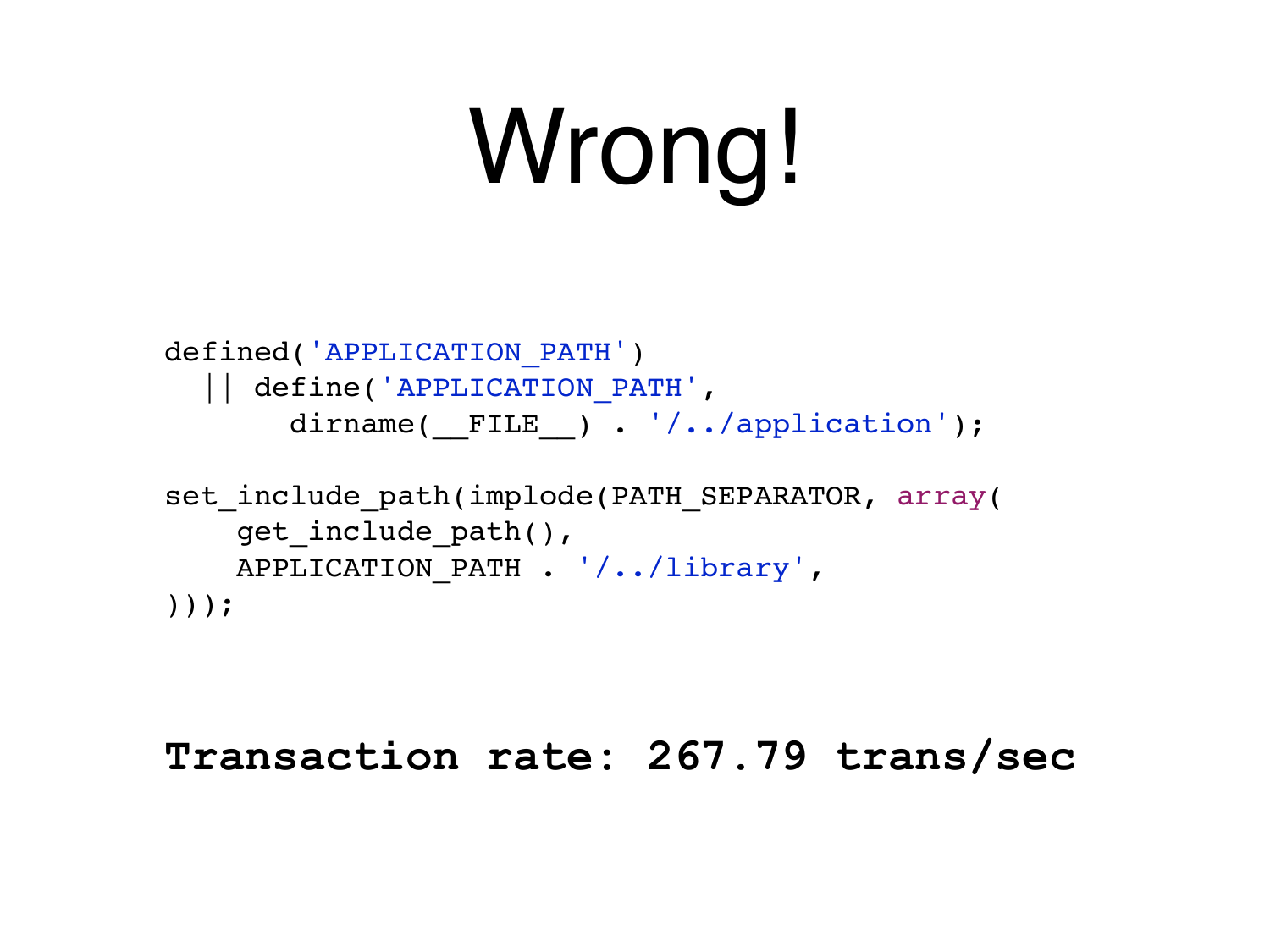## Autoload only

• strip all require\_once calls from the Zend Framework code

```
$ cd library/Zend
$ find . -name '*.php' -not -wholename \
   '*/Loader/Autoloader.php' \
   -not -wholename '*/Application.php' -print0 | \
   xargs -0 sed --regexp-extended --in-place \
  's/(require once)/\langle \rangle / \langle \rangle / 1/g'
```
or for Mac:

```
$ find . -name '*.php' -not -wholename \
  '*/Loader/Autoloader.php' -not -wholename \
   '*/Application.php' -print0 | \
 xargs -0 sed -E -i '.bak' 's/(require once)/\/\/ \1/g'
```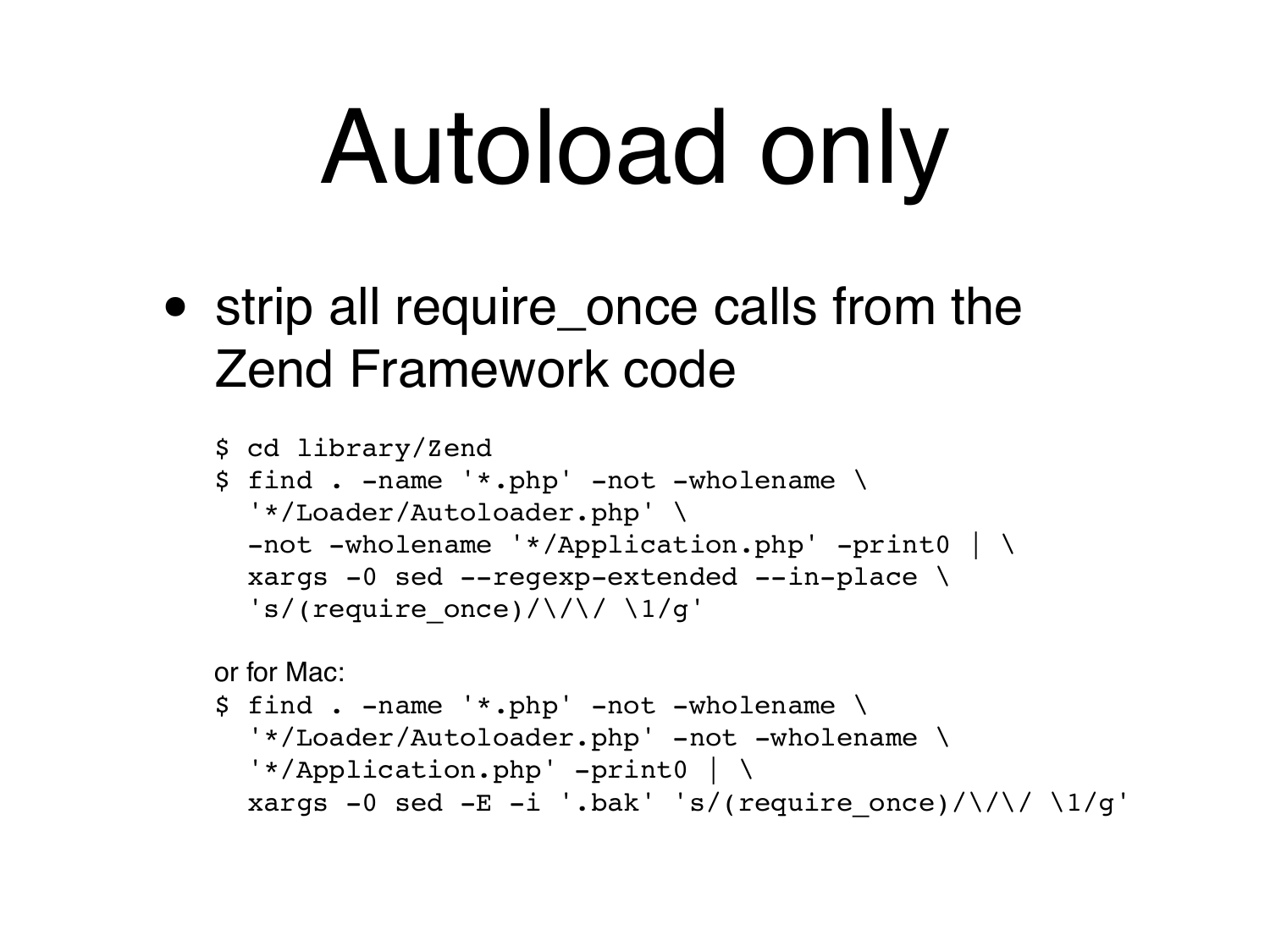# Baseline ZF app

| A O<br>webgrind of /www/phpuk11/zf/public/index.php                                                                                                                                              |                                                                                |   |                     |            |                           |                                     |                         |  |  |  |
|--------------------------------------------------------------------------------------------------------------------------------------------------------------------------------------------------|--------------------------------------------------------------------------------|---|---------------------|------------|---------------------------|-------------------------------------|-------------------------|--|--|--|
| http://localhost/webgrind/<br>Q <sup>v</sup> Google<br>٠,<br>1P<br>Ċ<br>Q                                                                                                                        |                                                                                |   |                     |            |                           |                                     |                         |  |  |  |
| webgrindv1.0<br>¢<br>phpuk11/zf/public/index.php $(\cdot, \cdot)$<br>$100\%$ $\div$<br>.in<br>milliseconds<br>÷<br>update<br>Show<br>0f<br><b>Hide PHP functions</b><br>profiling in the browser |                                                                                |   |                     |            |                           |                                     |                         |  |  |  |
|                                                                                                                                                                                                  | /www/phpuk11/zf/public/index.php                                               |   |                     |            |                           |                                     |                         |  |  |  |
| cachegrind.out.96486 @ 2011-02-15 06:16:10<br>453 different functions called in 71 milliseconds (1 runs, 453 shown)                                                                              |                                                                                |   |                     |            |                           |                                     |                         |  |  |  |
|                                                                                                                                                                                                  | <b>Function</b>                                                                |   | Invocation<br>Count | $\ddot{•}$ | <b>Total Self</b><br>Cost | <b>Total Inclusive</b><br>≜<br>Cost |                         |  |  |  |
|                                                                                                                                                                                                  | ▶ Zend_Loader::loadFile                                                        | ≣ |                     | 9          |                           | 16                                  |                         |  |  |  |
|                                                                                                                                                                                                  | ▶ Zend_Controller_Front->dispatch                                              | 享 |                     | 1          | 5                         | 33                                  |                         |  |  |  |
|                                                                                                                                                                                                  | require_once::/www/phpuk11/zf/library/Zend/Controller/Dispatcher/Interface.php | 盲 |                     | 1          | 2                         | 2                                   |                         |  |  |  |
|                                                                                                                                                                                                  | ▶ Zend_Config_Ini->_processKey                                                 | 盲 |                     | 26         | 2                         | 3                                   |                         |  |  |  |
|                                                                                                                                                                                                  | require_once::/www/phpuk11/zf/library/Zend/View.php                            | ≣ |                     | 1          | 2                         | 2                                   |                         |  |  |  |
|                                                                                                                                                                                                  | ▶ Zend_Controller_Action_Helper_ViewRenderer->getInflector                     | ≣ |                     | 3          | 2                         | 8                                   |                         |  |  |  |
|                                                                                                                                                                                                  | $\blacktriangleright$ {main}                                                   | ≣ |                     | 1          | 2                         | 71                                  |                         |  |  |  |
|                                                                                                                                                                                                  | ▶ Zend_Loader_PluginLoader->load                                               | 盲 |                     | 7          | 2                         | 4                                   |                         |  |  |  |
|                                                                                                                                                                                                  | php::call_user_func                                                            |   |                     | 18         | 1                         | 37                                  |                         |  |  |  |
|                                                                                                                                                                                                  | ▶ Zend_Loader_Autoloader::autoload                                             | 皀 |                     | 9          | 1                         | 21                                  |                         |  |  |  |
|                                                                                                                                                                                                  | > Zend_Loader::loadClass                                                       | 盲 |                     | 9          | 1                         | 18                                  |                         |  |  |  |
|                                                                                                                                                                                                  | ▶ Zend_Filter_Inflector->filter                                                | ≣ |                     | 2          | 1                         | 3                                   | $\overline{\mathbf{v}}$ |  |  |  |
|                                                                                                                                                                                                  |                                                                                |   |                     |            |                           |                                     |                         |  |  |  |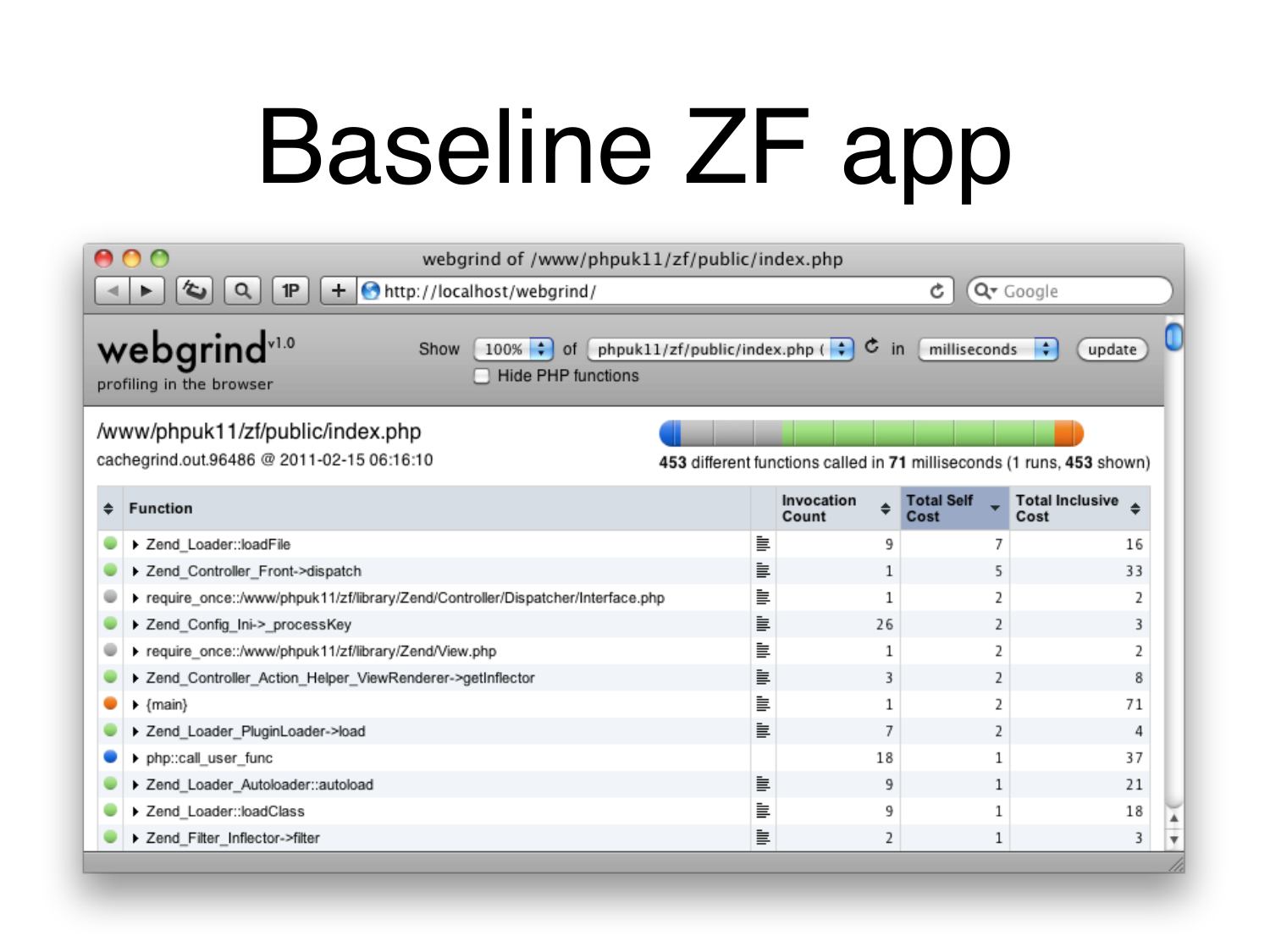### Zend Loader::loadFile

```
public static function loadFile($filename, 
   $dirs = null, $once = false)
\{self:: securityCheck($filename);
   $incPath = false;
   if (!empty($dirs)&&(is_array($dirs) || is_string($dirs))) {
    if (is array($dirs)) {
       $dirs = implode(PATH_SEPARATOR, $dirs);
 }
    $incPath = get include path();
    set include path($dirs . PATH SEPARATOR . $incPath);
 }
   if ($once) {
    include once $filename;
   } else {
     include $filename;
   }
   if ($incPath) { set_include_path($incPath); }
   return true;
}
```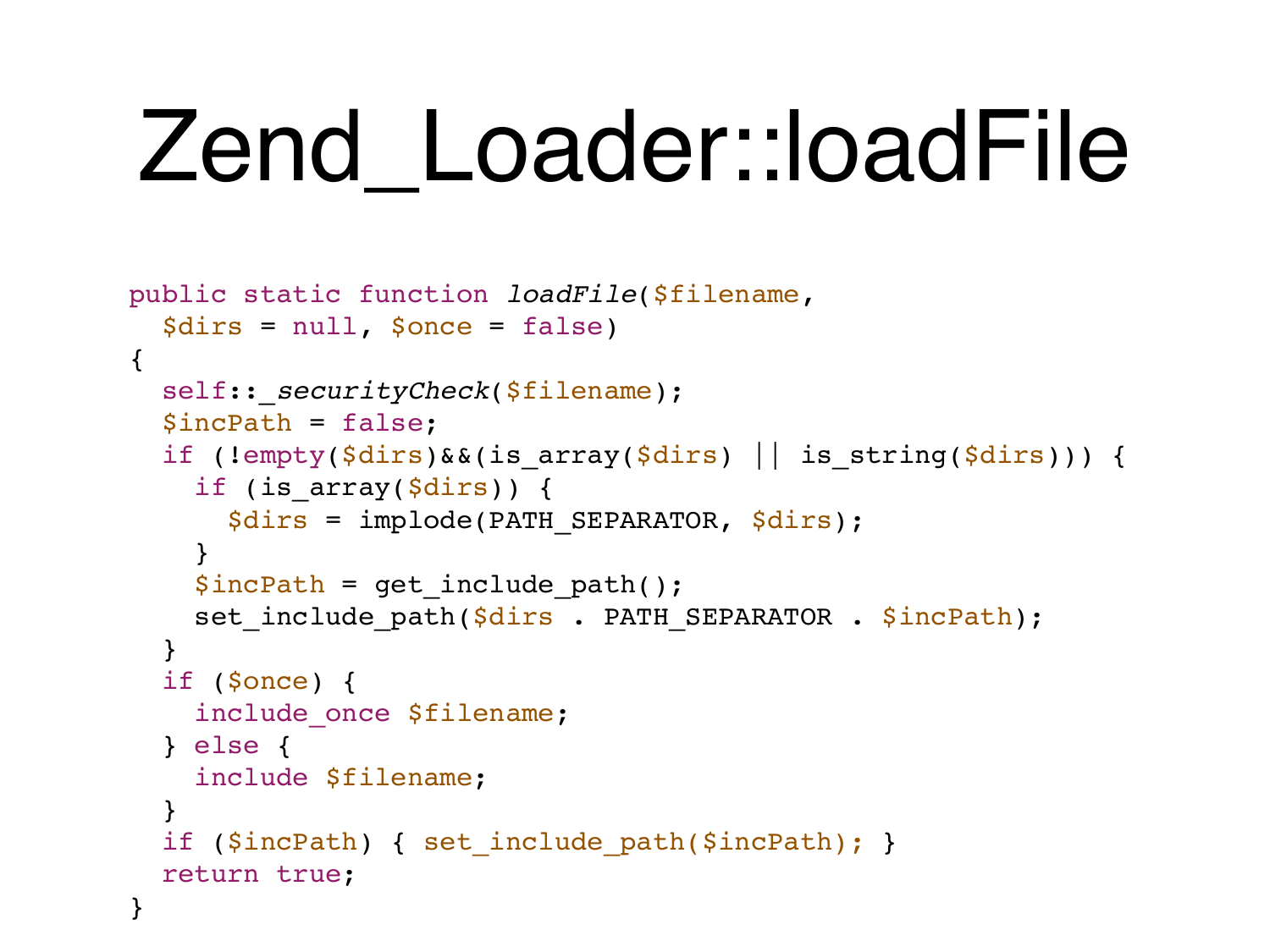### Zend Loader::loadFile

#### Change loadFile() to:

```
public static function loadFile($filename, 
   $dirs = null, $once = false)
\{if (APPLICATION ENV == 'live') {
     include $filename;
     return true;
   }
   // continue...
```
#### (Or use ZF2's autoloader...)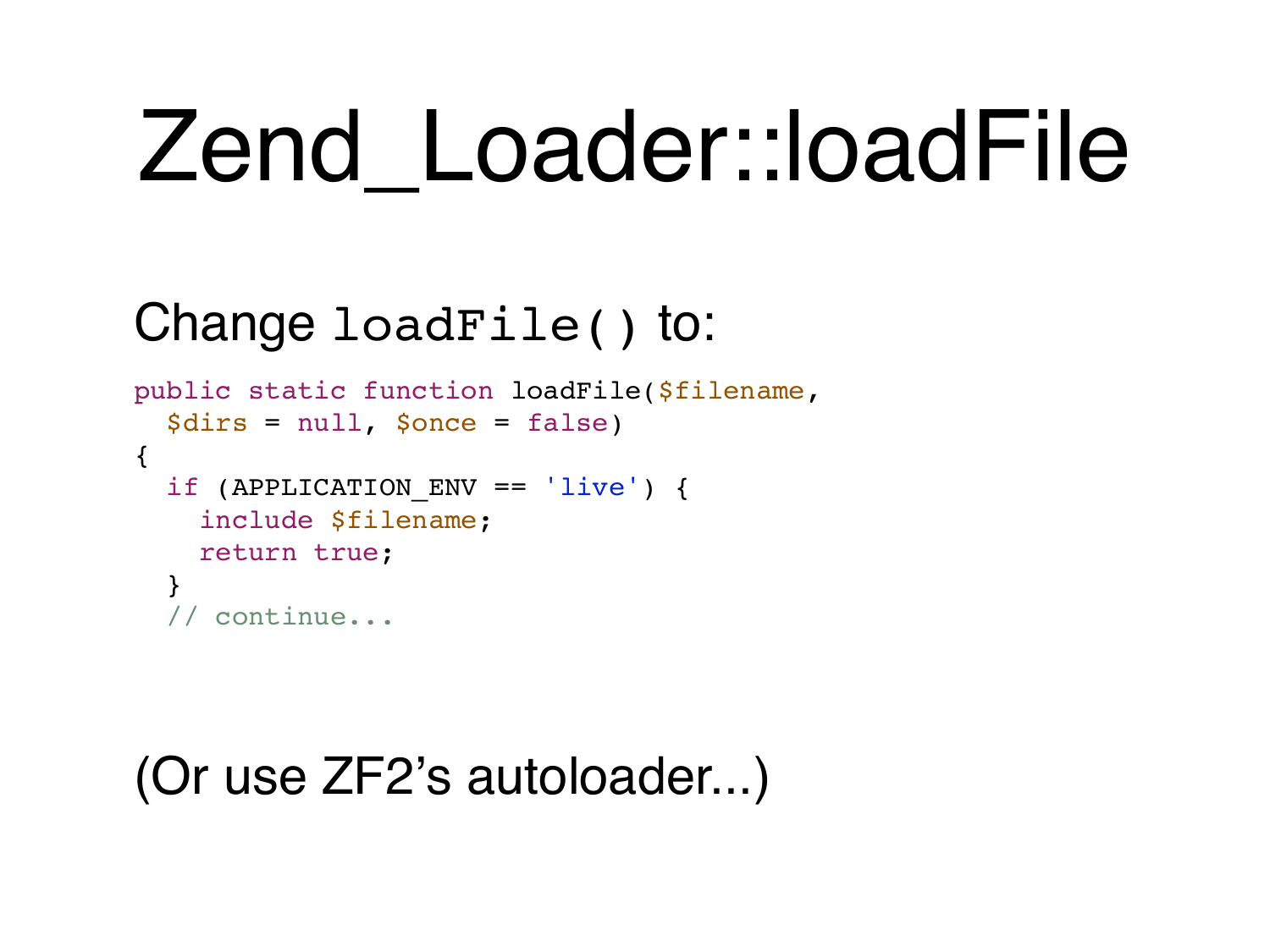### Zend\_Application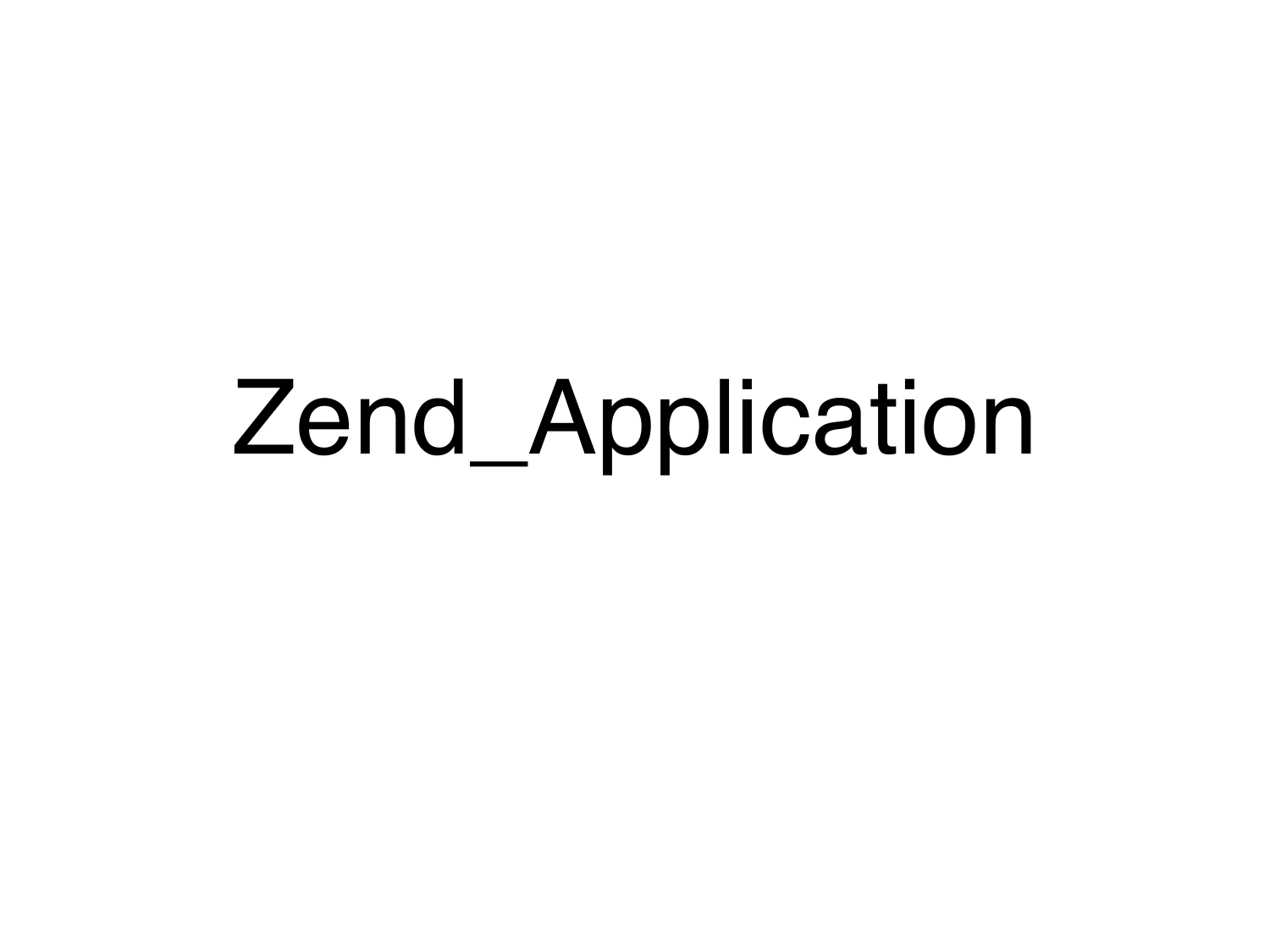## Config

```
// Create application, bootstrap, and run
$application = new Zend_Application(
    APPLICATION_ENV,
    APPLICATION_PATH . '/configs/application.ini'
);
```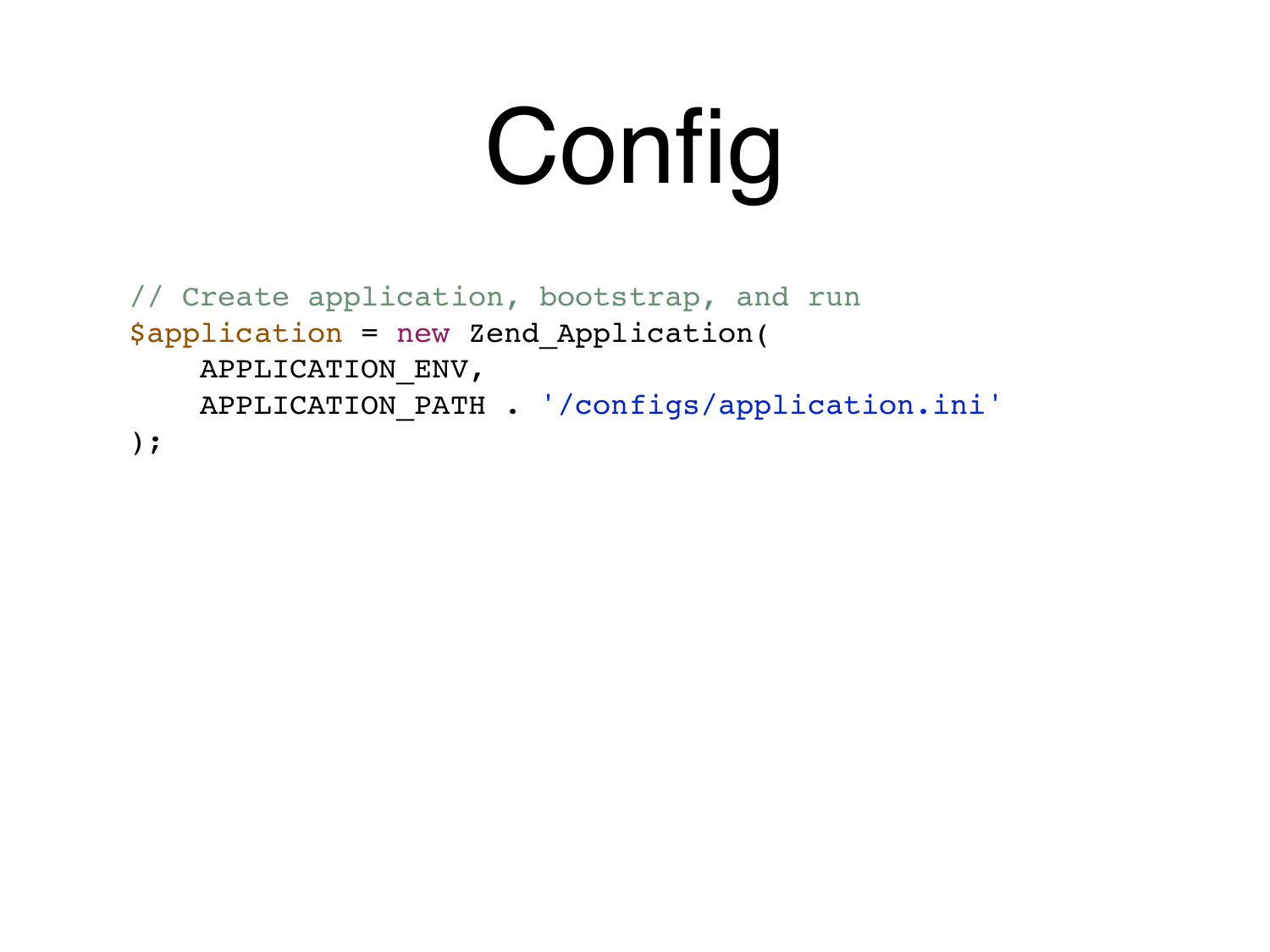### Cache with APC

```
$config = apc_fetch('my_config');
if (!(is array($config)) {
  require once 'Zend/Config/Ini.php';
   $section = APPLICATION_ENV;
   $filename = APPLICATION_PATH . '/configs/application.ini';
   $config = new Zend_Config_Ini($filename, $section);
   $config = $config->toArray();
  apc store('my config', $config, 600);
}
// Create application, bootstrap, and run
$application = new Zend_Application(
    APPLICATION_ENV,
    $config
);
```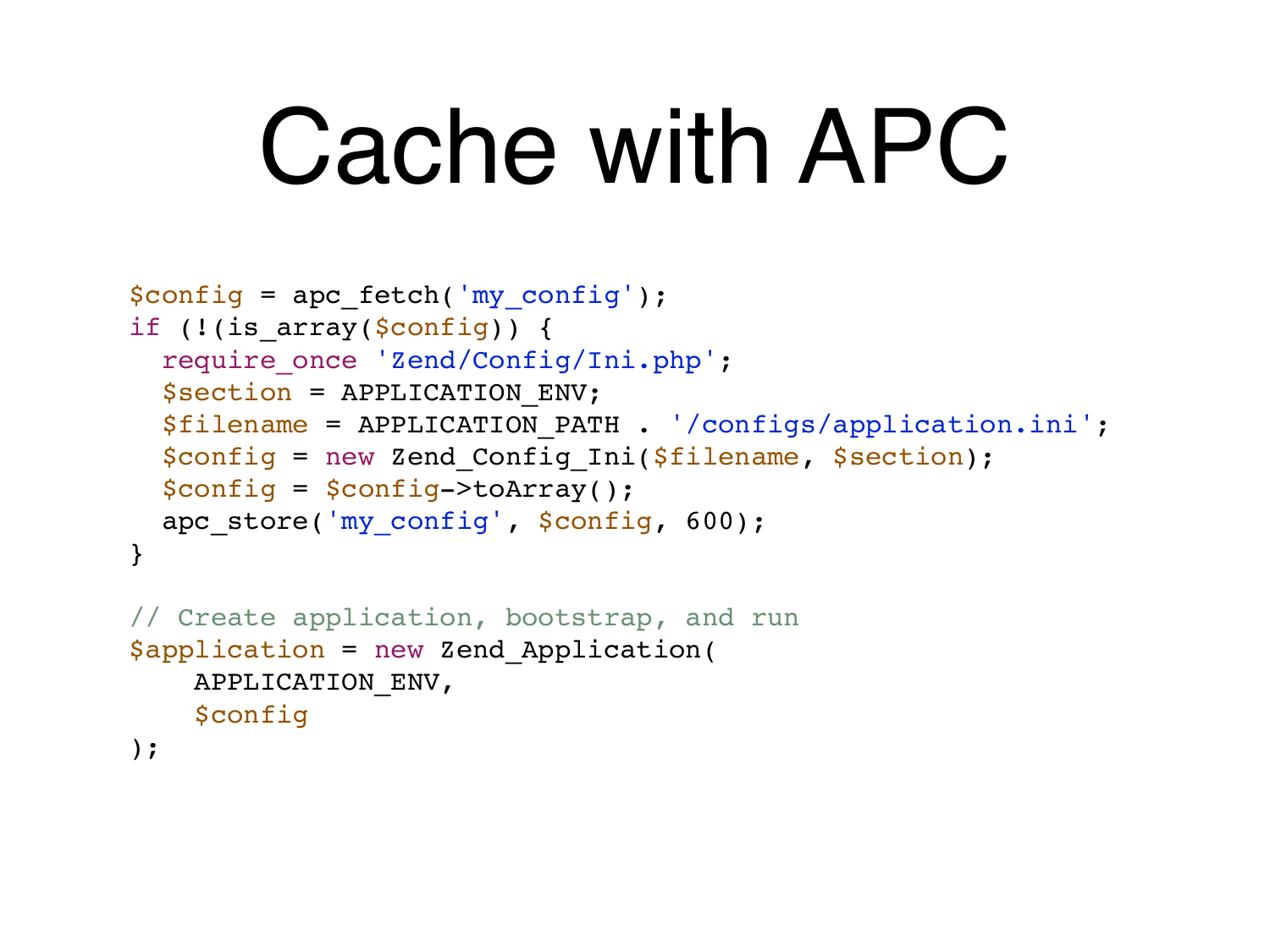### Zend\_Db\_Table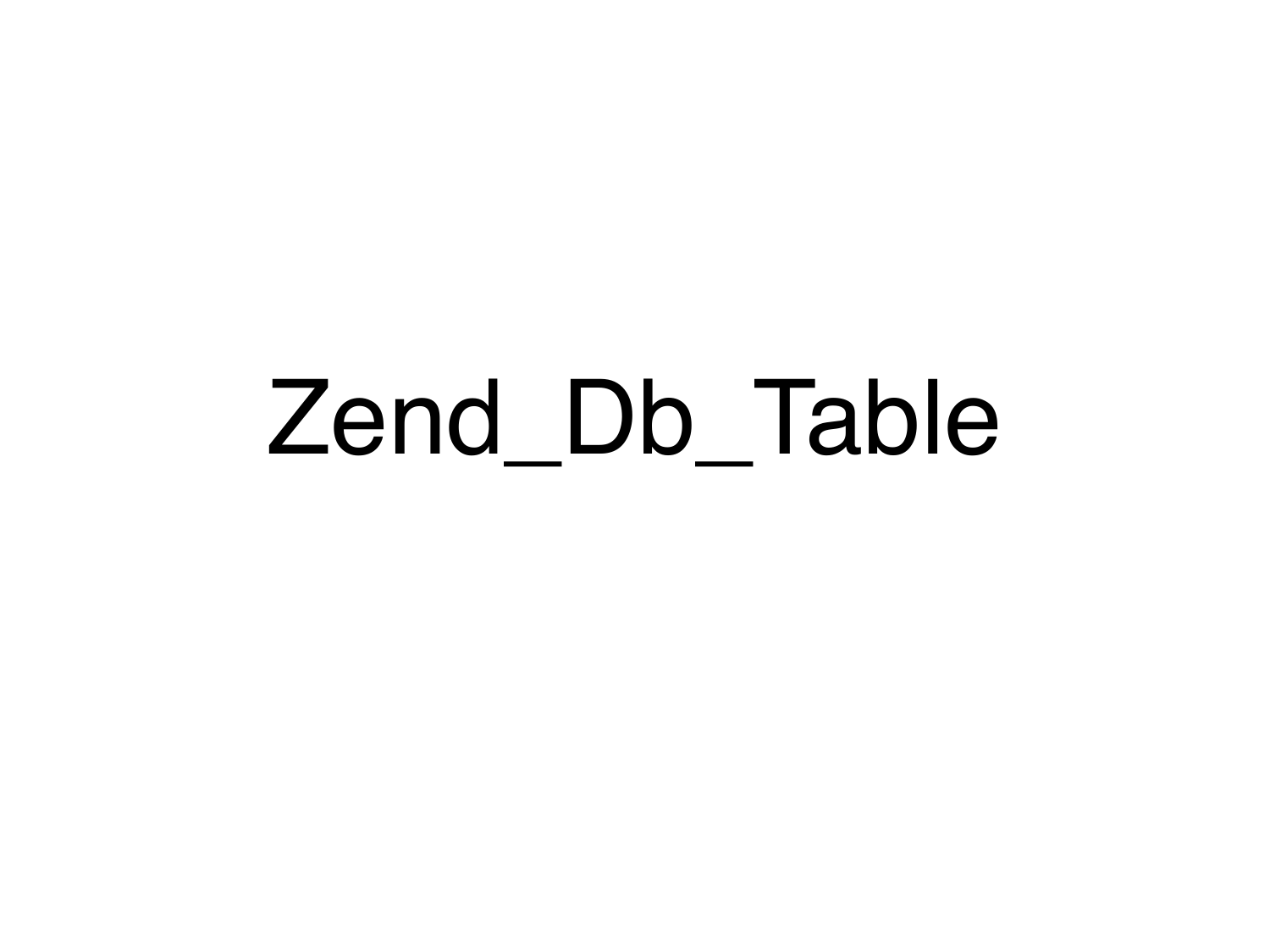### Metadata

```
abstract class Zend_Db_Table_Abstract {
  protected function setupMetadata()
  \left\{ \right.//...
     // Fetch metadata from the adapter's describeTable()
     // method
    $metadata = $this->db->describeTable ($this->name, $this->_schema);
//...
```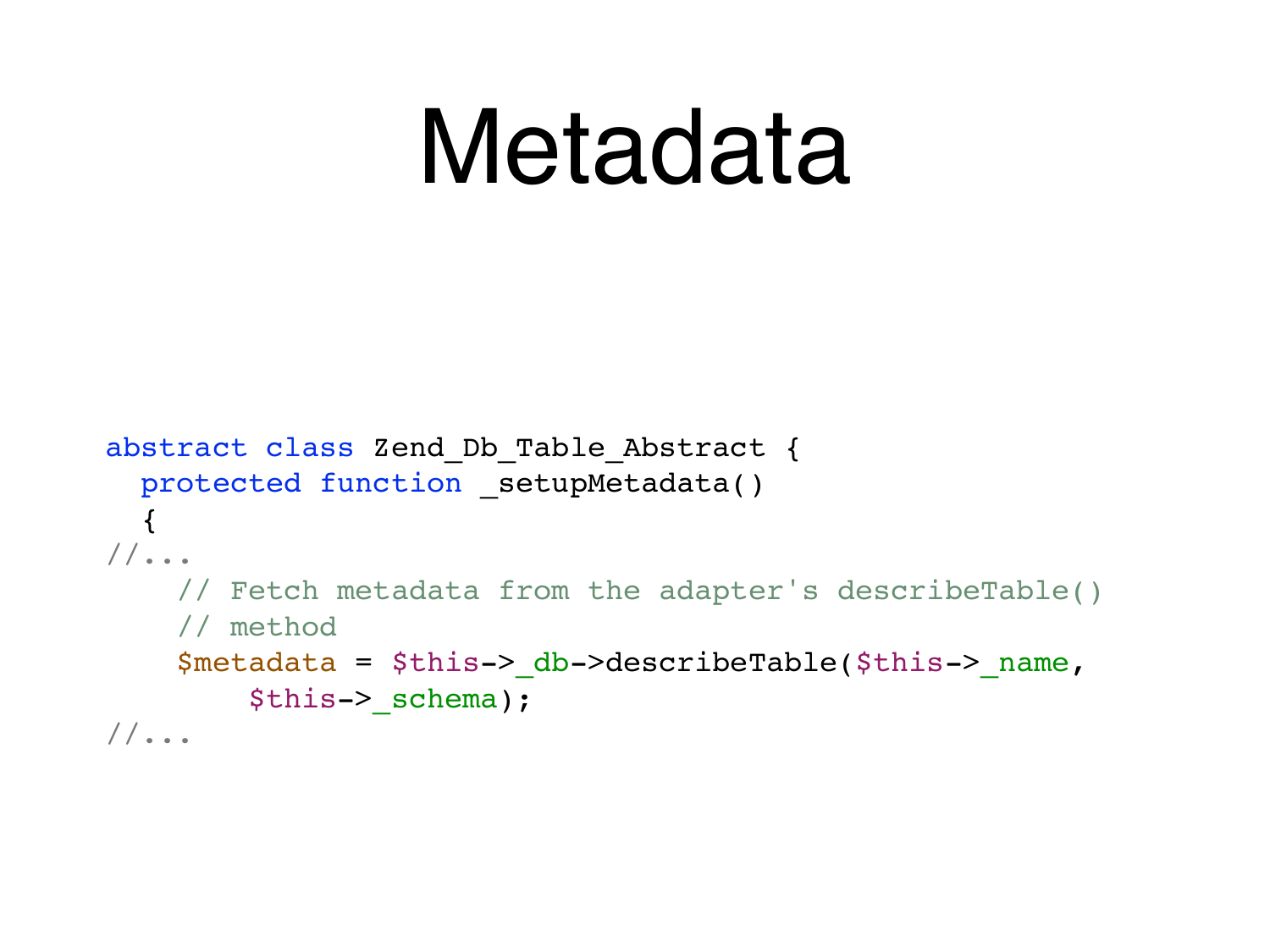### Cache the Metadata

#### application.ini:

; set up the cache resources.cachemanager.db.frontend.name = Core resources.cachemanager.db.frontend .options.lifetime = 7200 resources.cachemanager.db.frontend .options.automatic\_serialization = true resources.cachemanager.db.backend.name = File resources.cachemanager.db.backend .options.cache\_dir = APPLICATION\_PATH "/../cache/db"

; set up database resource resources.db.defaultMetadataCache = "db"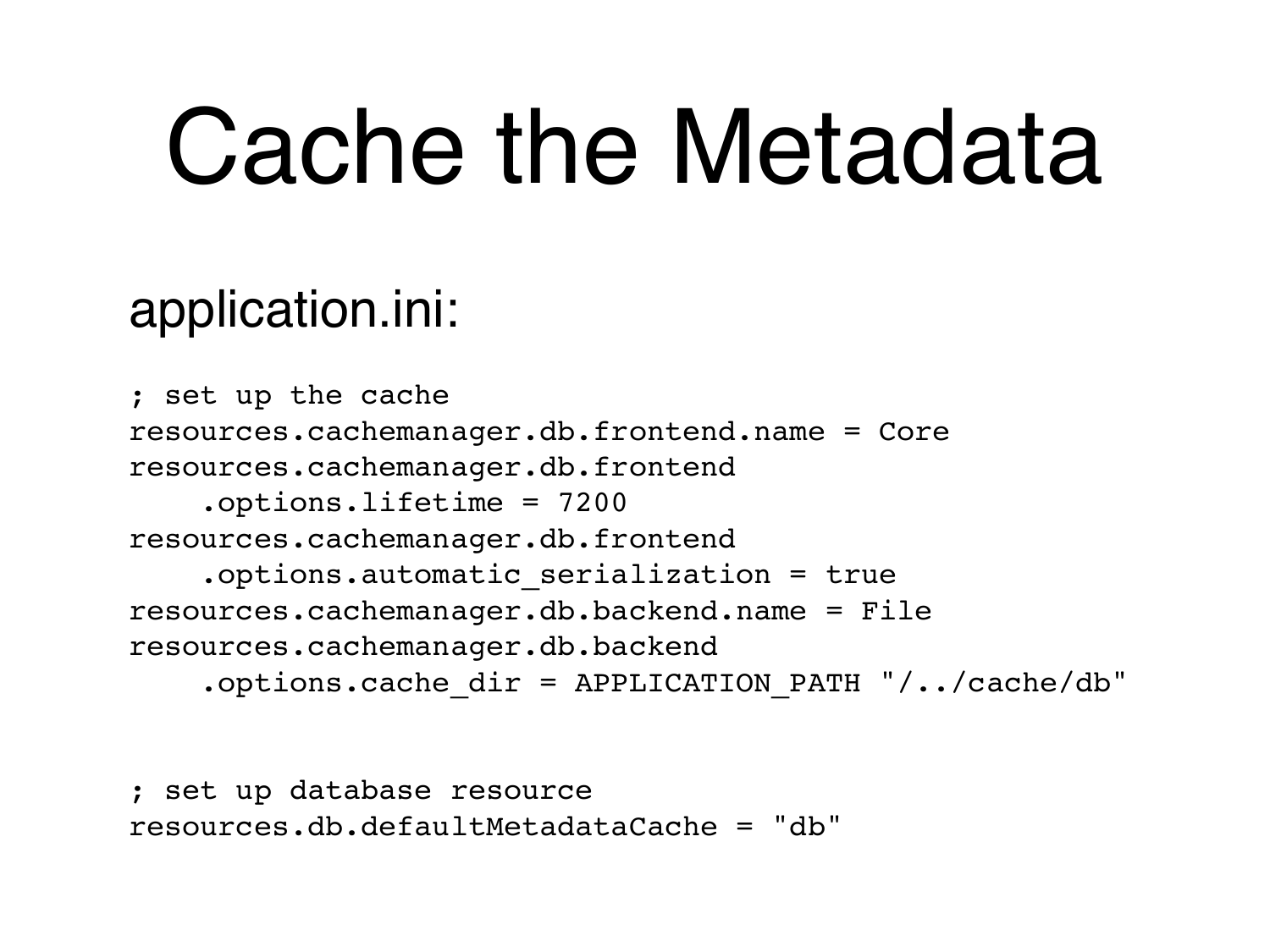### Zend\_View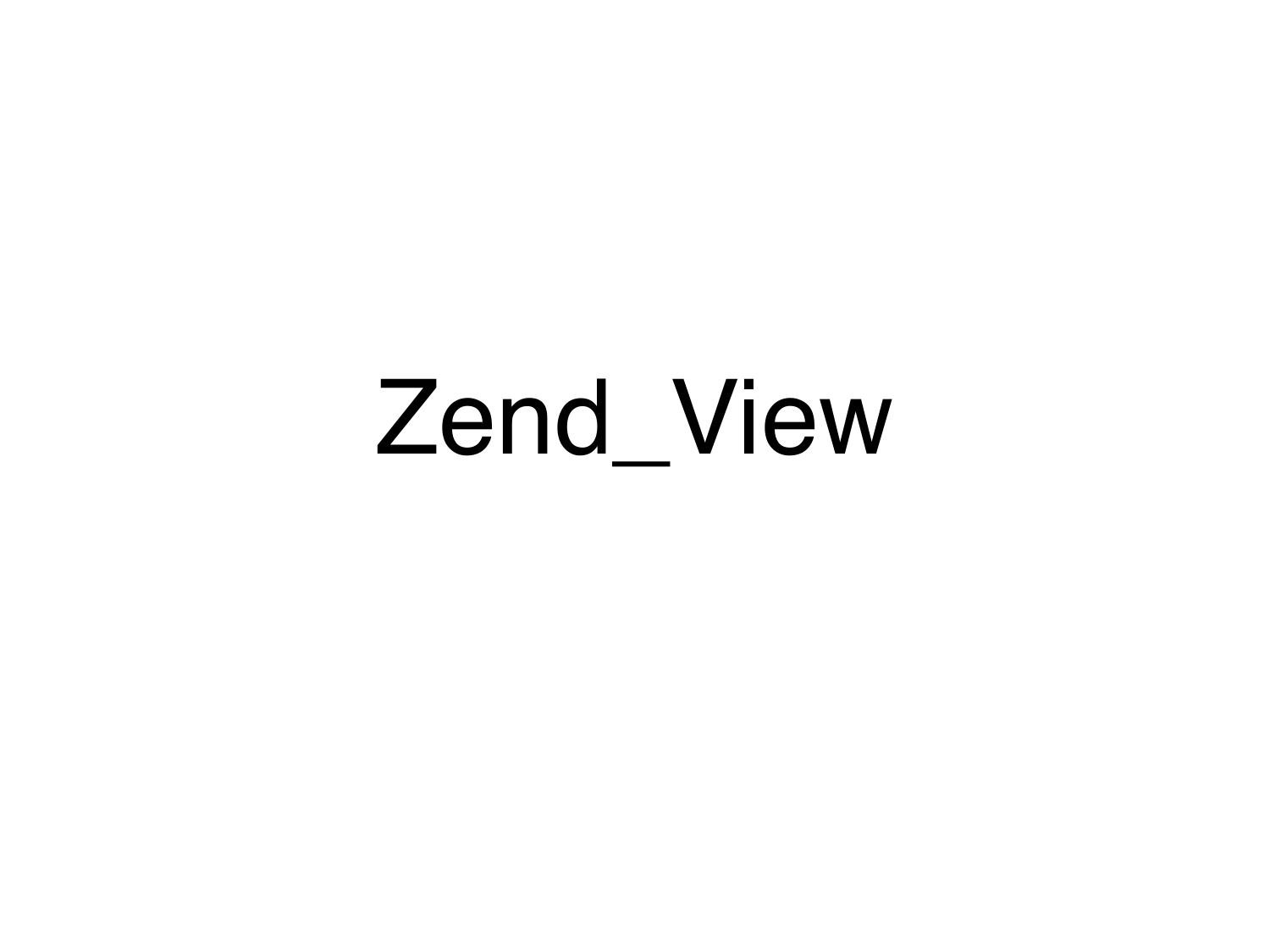## View helpers

```
// View script
<?php echo $this->myhelper($variable); ?>
```
#### Zend\_View implementation:

```
public function call($name, $args)
\{ // is the helper already loaded?
   $helper = $this->getHelper($name);
   // call the helper method
  return call user func array(
     array($helper, $name),
     $args
   );
```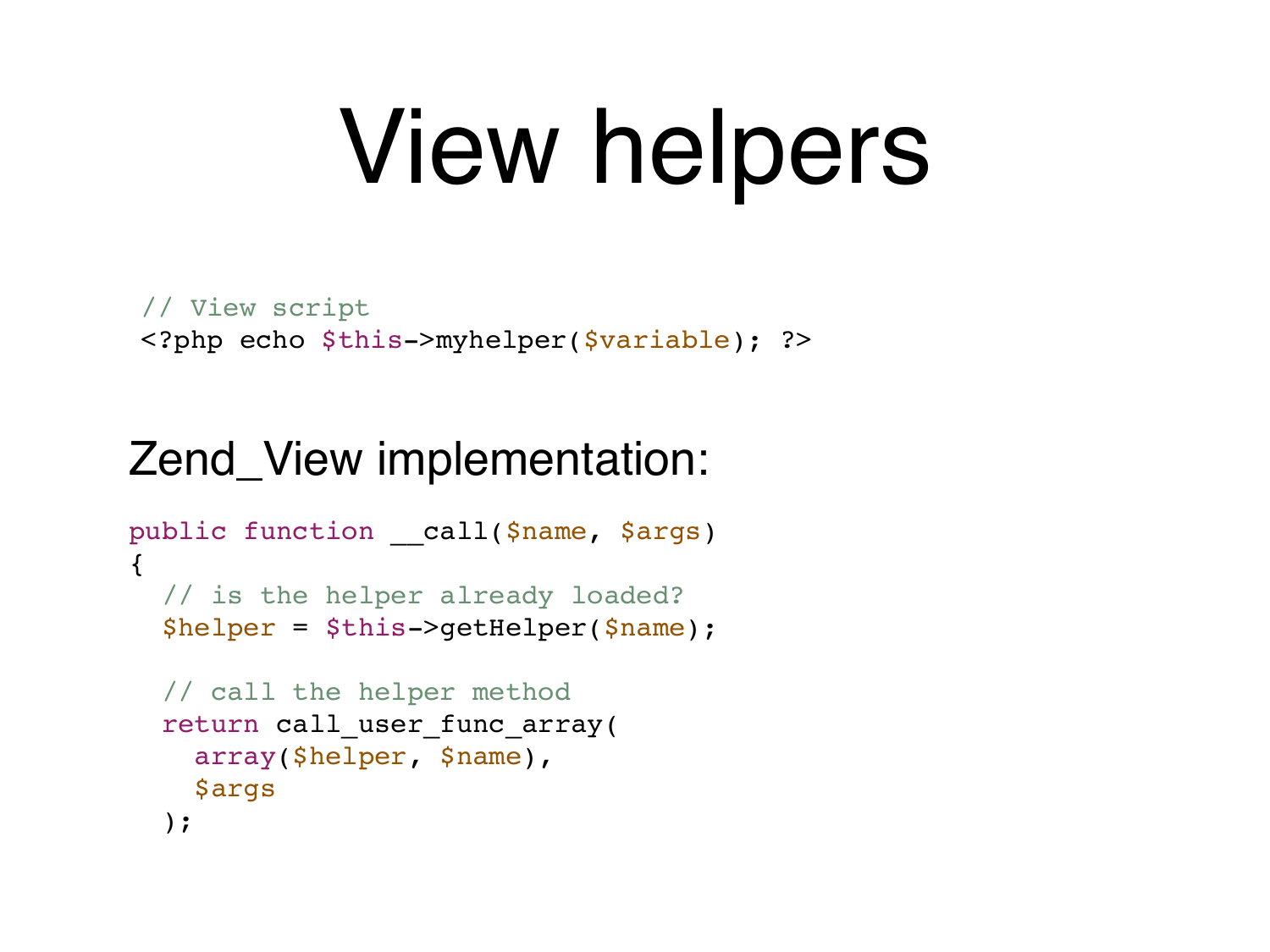## View helpers

#### Move common view helpers to your own extension of Zend\_View

```
// library/App/View.php
class App_View extends Zend_View
{
}
```
// configs/application.ini autoloadernamespaces[] = "App\_"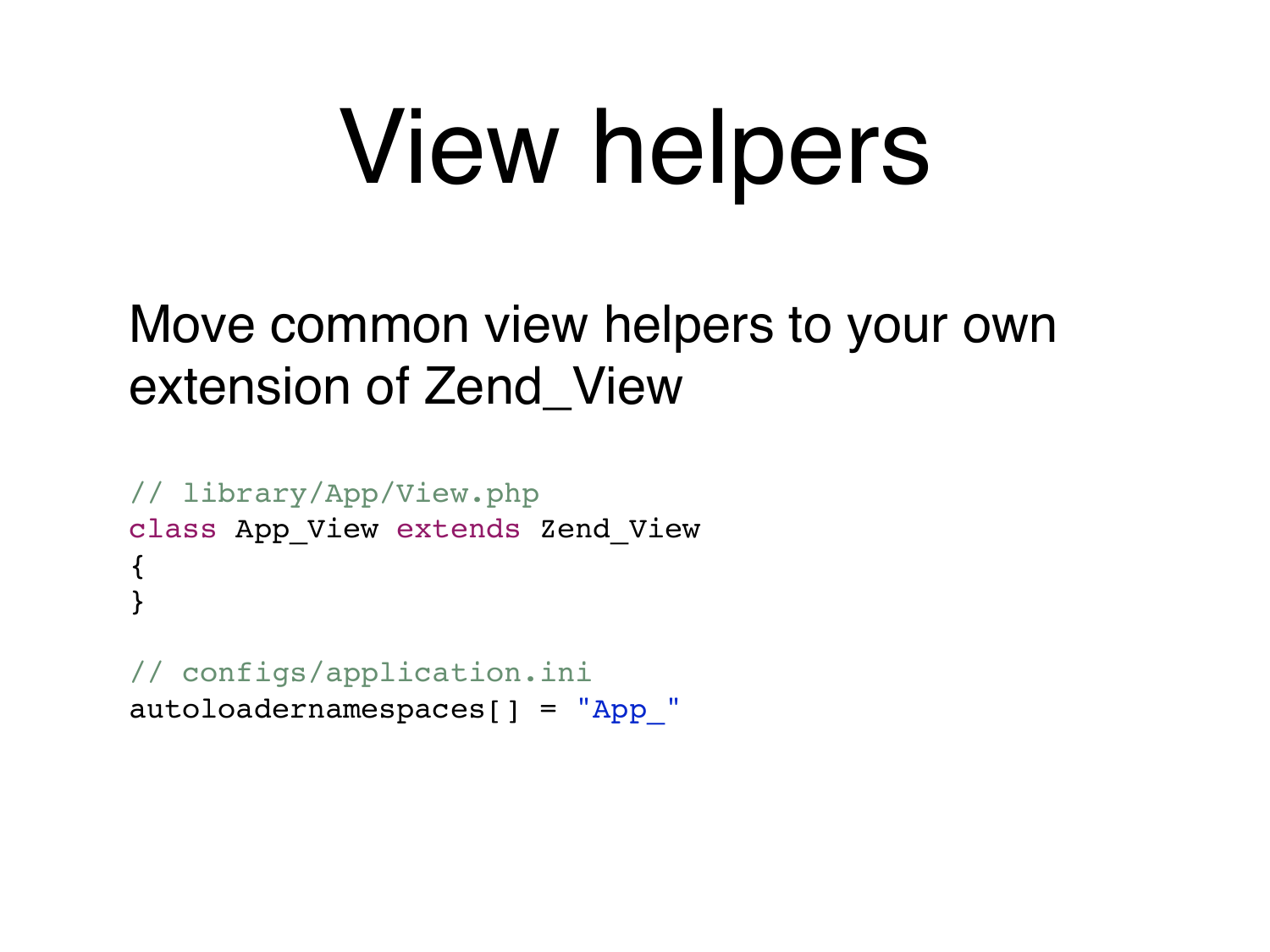```
// application/Bootstrap.php
class Bootstrap extends Zend_Application_Bootstrap_Bootstrap
\mathcal{L}protected function initView()
  \left\{ \right. $resources = $this->getOption('resources');
     $options = array();
     if (isset($resources['view'])) { $options = $resources['view']; }
     $view = new App_View($options);
     if (isset($options['doctype'])) {
       $view->doctype()->setDoctype(strtoupper($options['doctype']));
       if (isset($options['charset']) && $view->doctype()->isHtml5()) {
         $view->headMeta()->setCharset($options['charset']);
       }
 }
     if (isset($options['contentType'])) {
       $view->headMeta()->appendHttpEquiv('Content-Type', 
           $options['contentType']);
     }
     $viewRenderer = new Zend_Controller_Action_Helper_ViewRenderer();
     $viewRenderer->setView($view);
    Zend Controller Action HelperBroker::addHelper($viewRenderer);
     return $view;
 }
```
}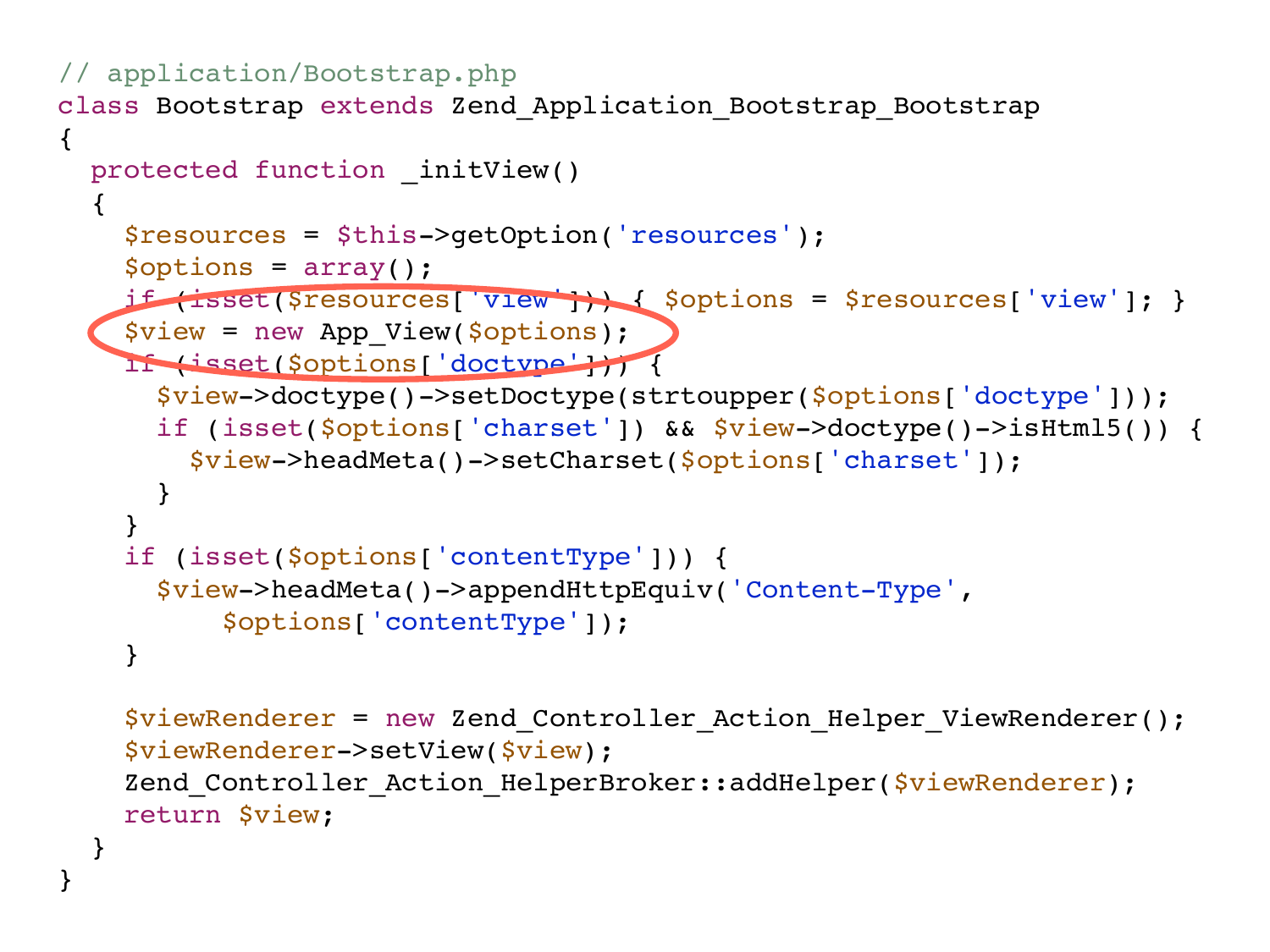### Let's look at two commonly used view helpers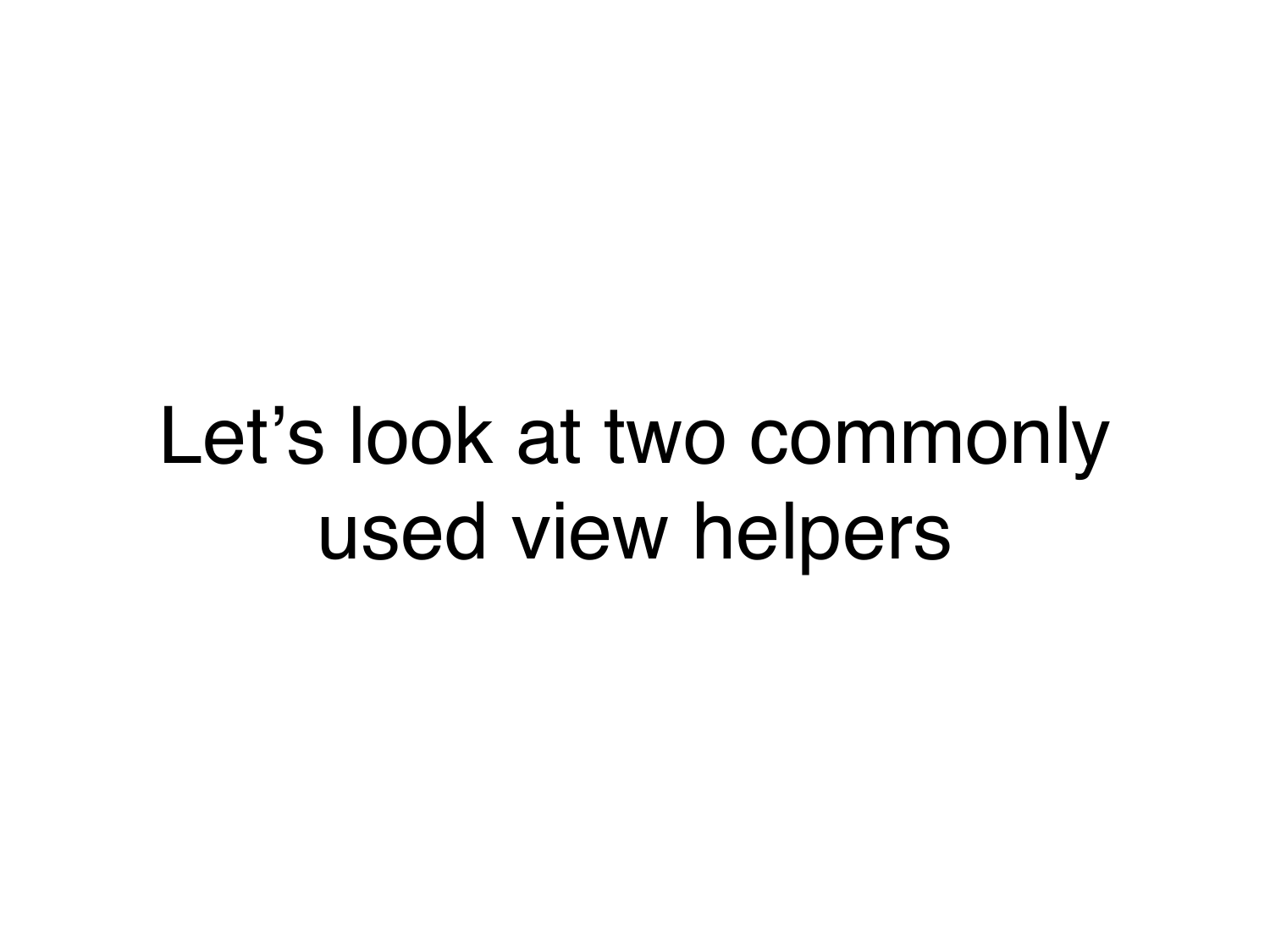## url() view helper

```
class App_View extends Zend_View
\{public function url($urlOptions = array(),
     $name = null, $reset = false, $encode = true)
  \{$fc = Zend Controller Front::getInstance()
     $router = $fc->getRouter();
     return $router->assemble($urlOptions, $name, $reset,
       $encode);
   }
}
```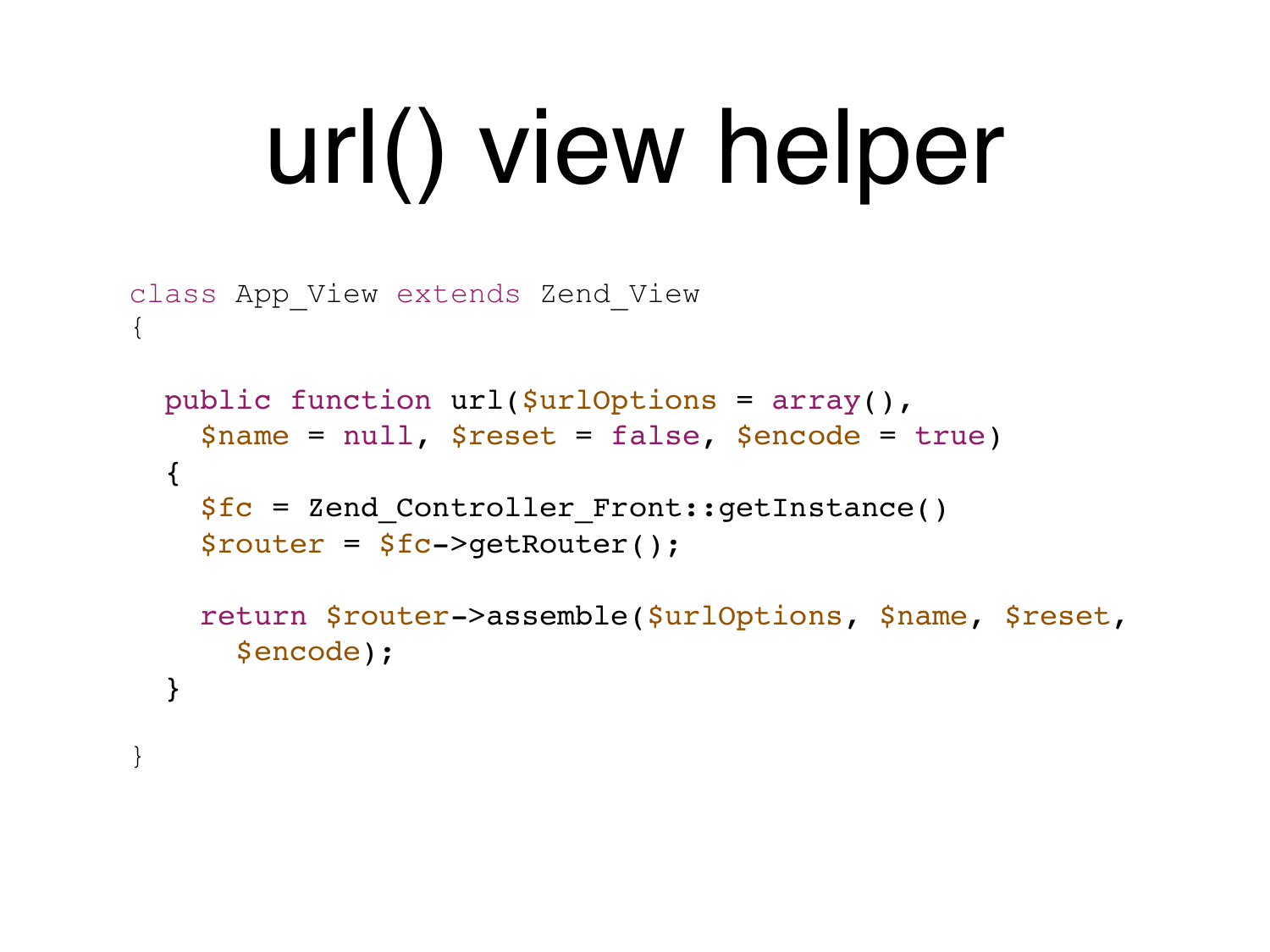## escape()

```
abstract class Zend_View_Abstract 
     implements Zend_View_Interface
{
   public function escape($var)
   {
    if (in array($this-> escape,
            array('htmlspecialchars', 'htmlentities'))) {
      return call user func($this-> escape, $var,
           ENT COMPAT, $this-> encoding);
     }
    if (1 == func num args()) {
      return call user func($this-> escape, $var);
 }
    \texttt{Sargs} = \texttt{func} get \texttt{args}() ;
    return call user func array($this-> escape, $args);
   }
```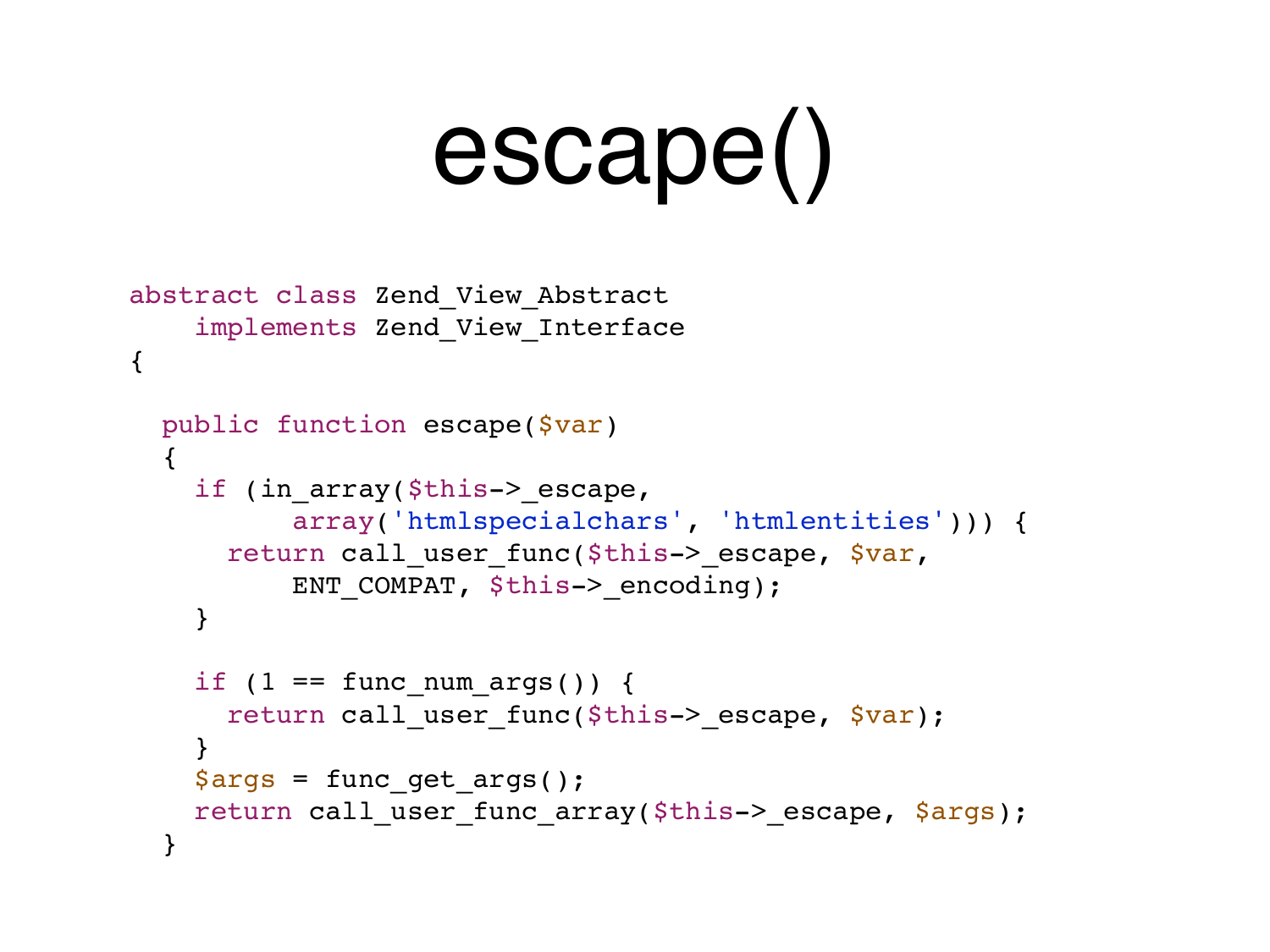## Rewrite escape()

```
class App_View extends Zend_View
\{ public function escape($var)
  \{ return htmlspecialchars($var, ENT_COMPAT, 
         $this->_encoding);
   }
```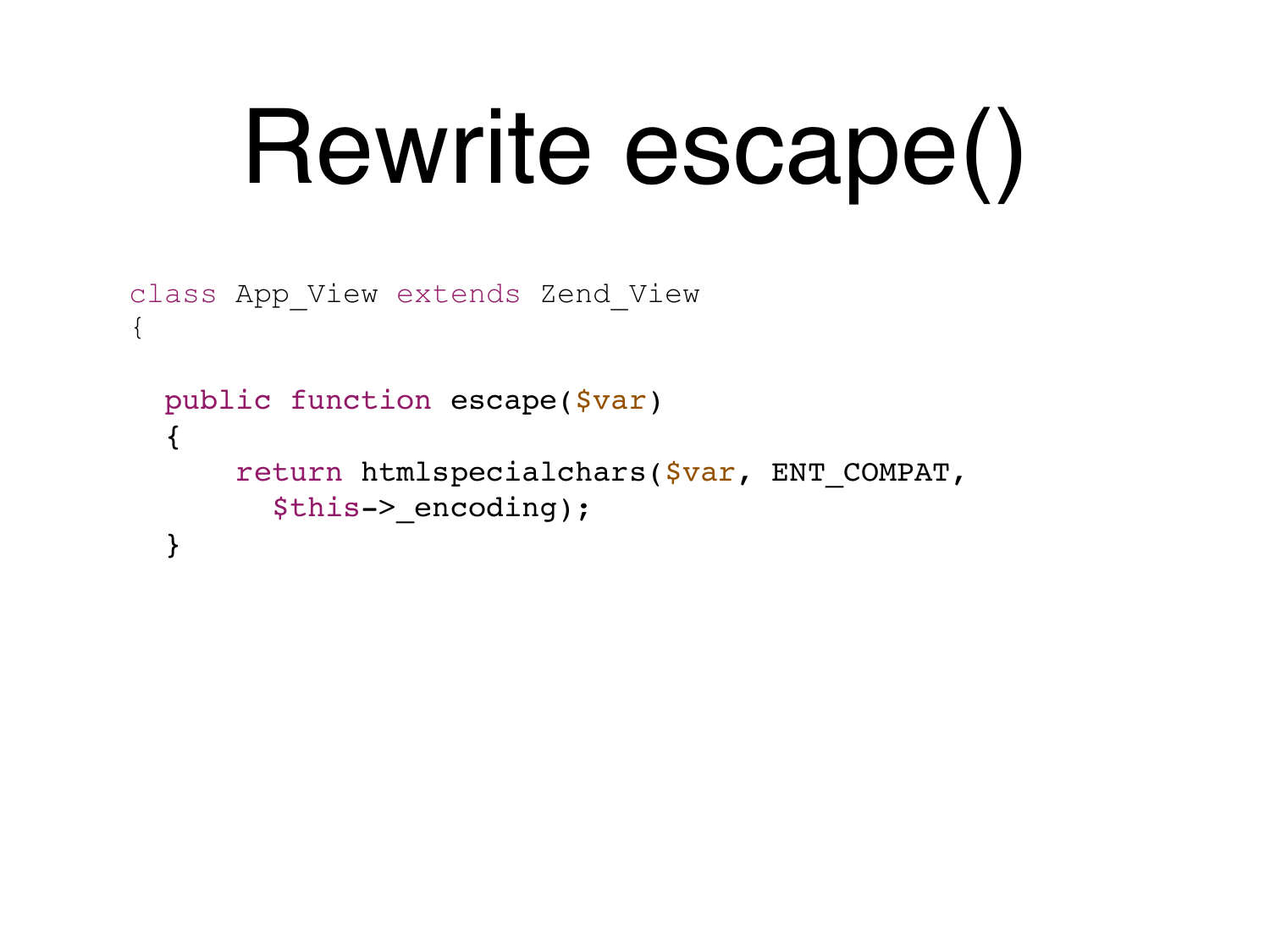## Other things to consider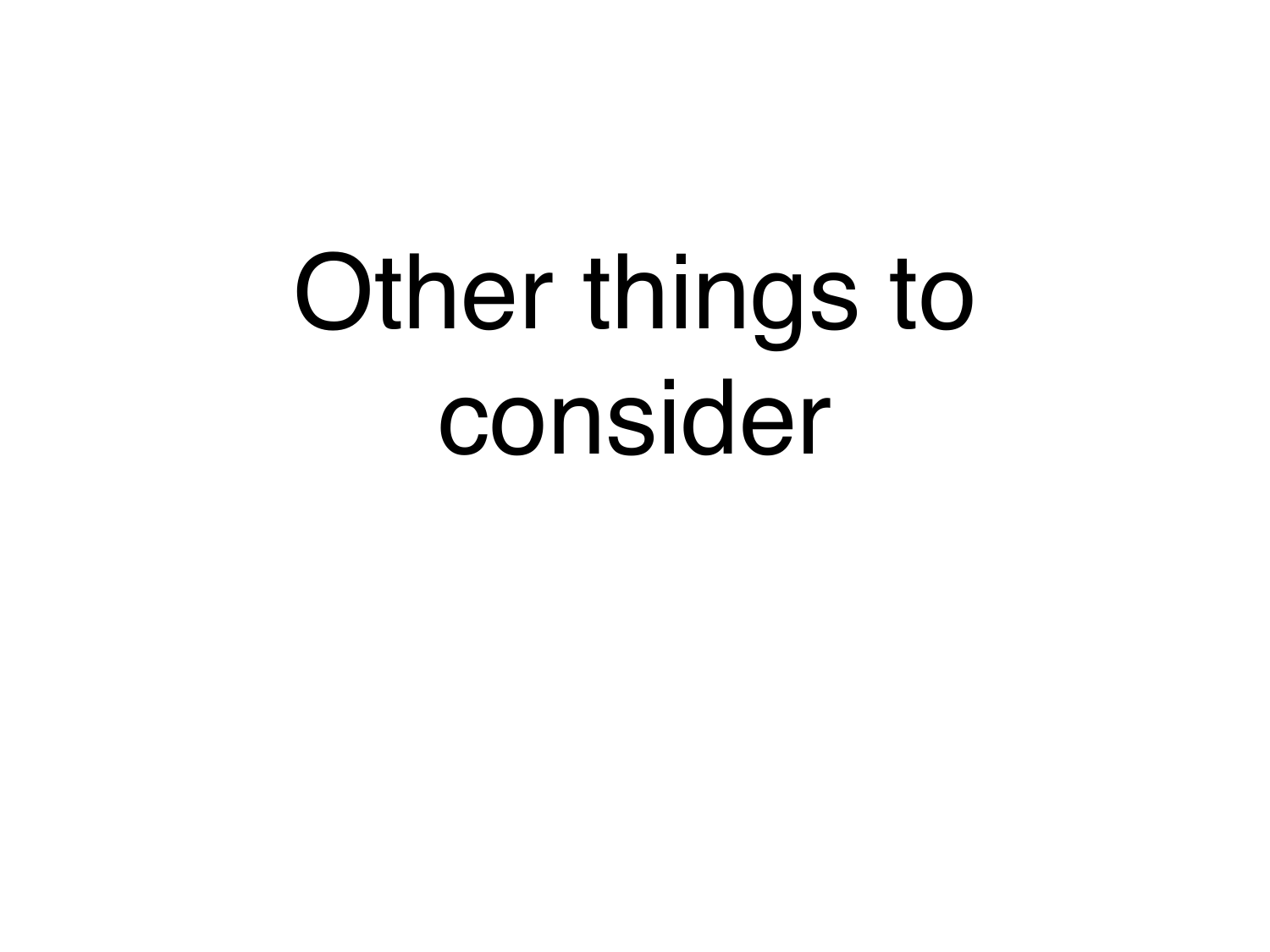### Add a favicon.ico

#### Avoid ZF 404 handling!

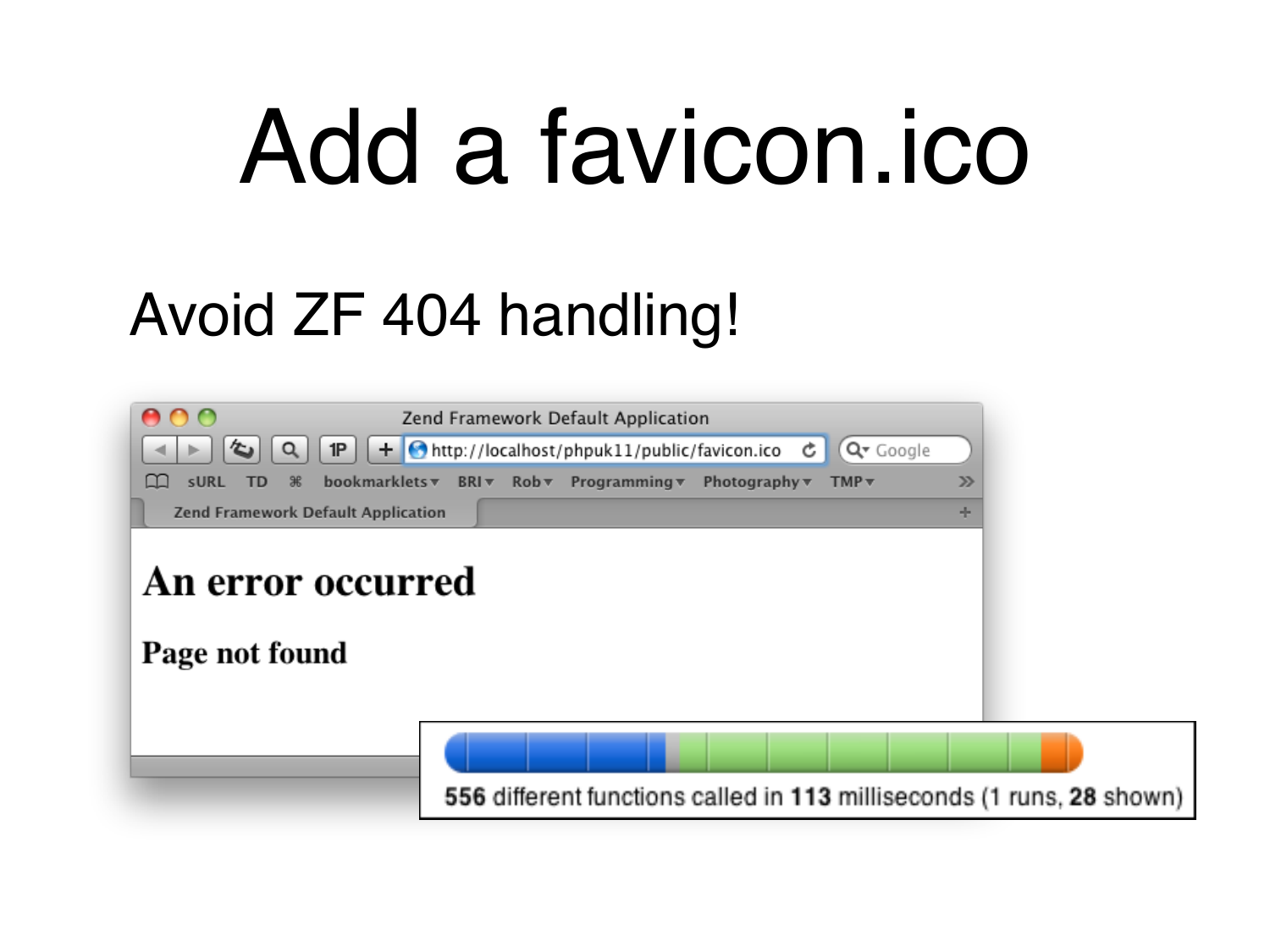### The manual

#### Read the Zend Framework Performance Guide

<http://framework.zend.com/manual/en/performance.html>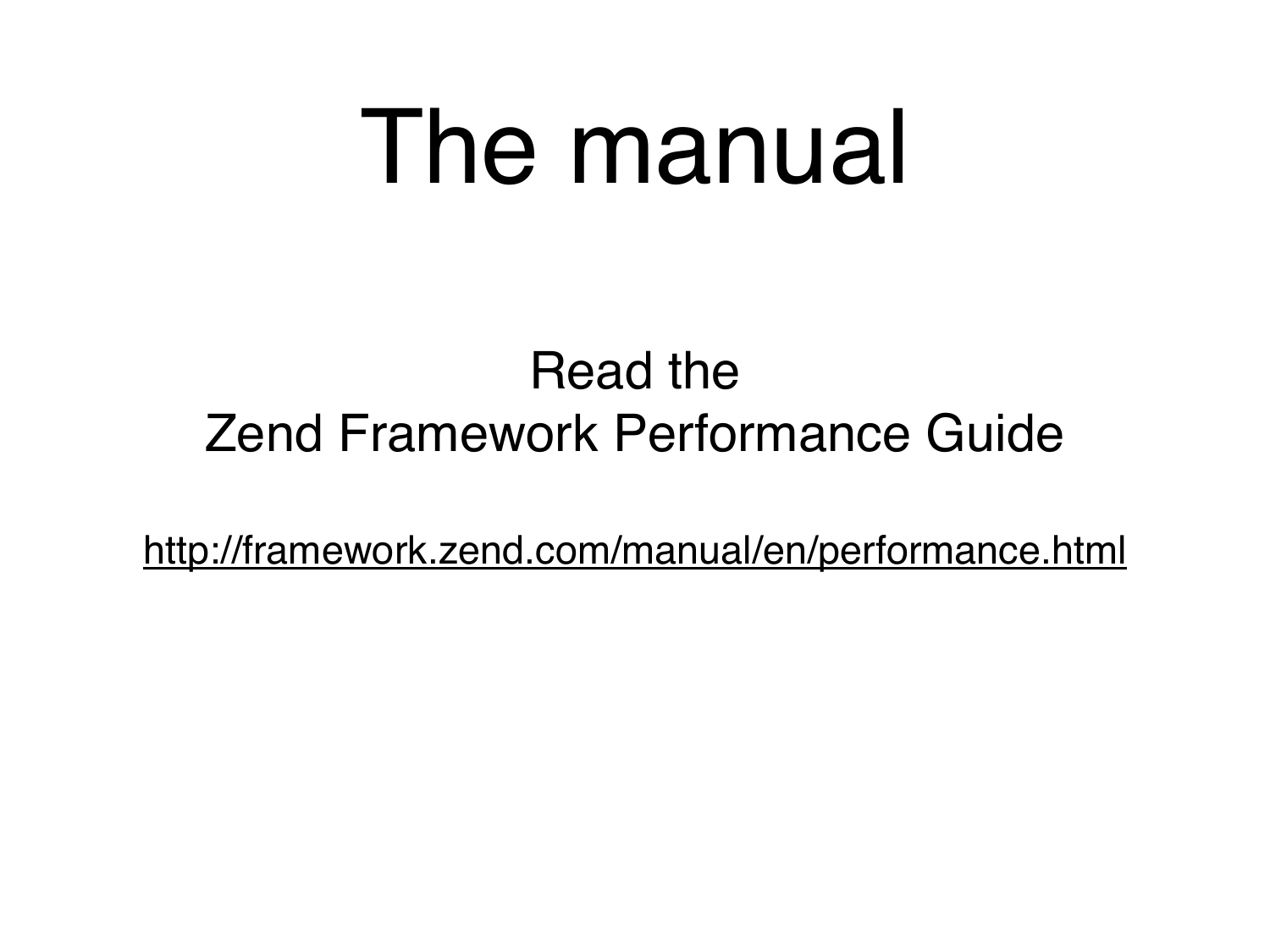## Summary

- Use APC (or another byte-code cache)
- Use Zend\_Db\_Table's metacache
- Cache the slow stuff!
- Move key view helpers to App\_View
- Simplify Zend\_Loader in production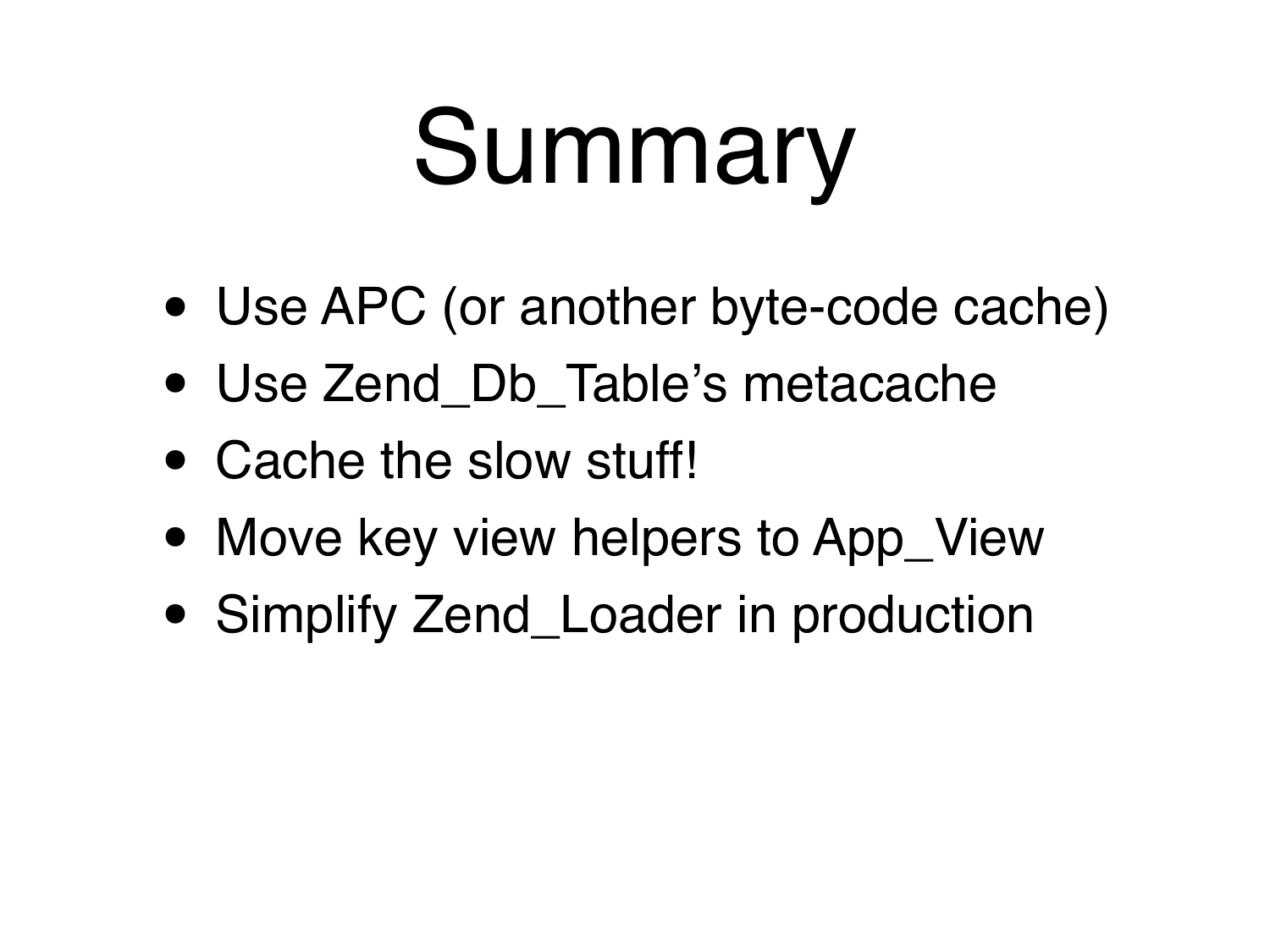### Questions?

feedback: http://joind.in/3419 email: [rob@akrabat.com](mailto:rob@akrabat.com) twitter: @akrabat